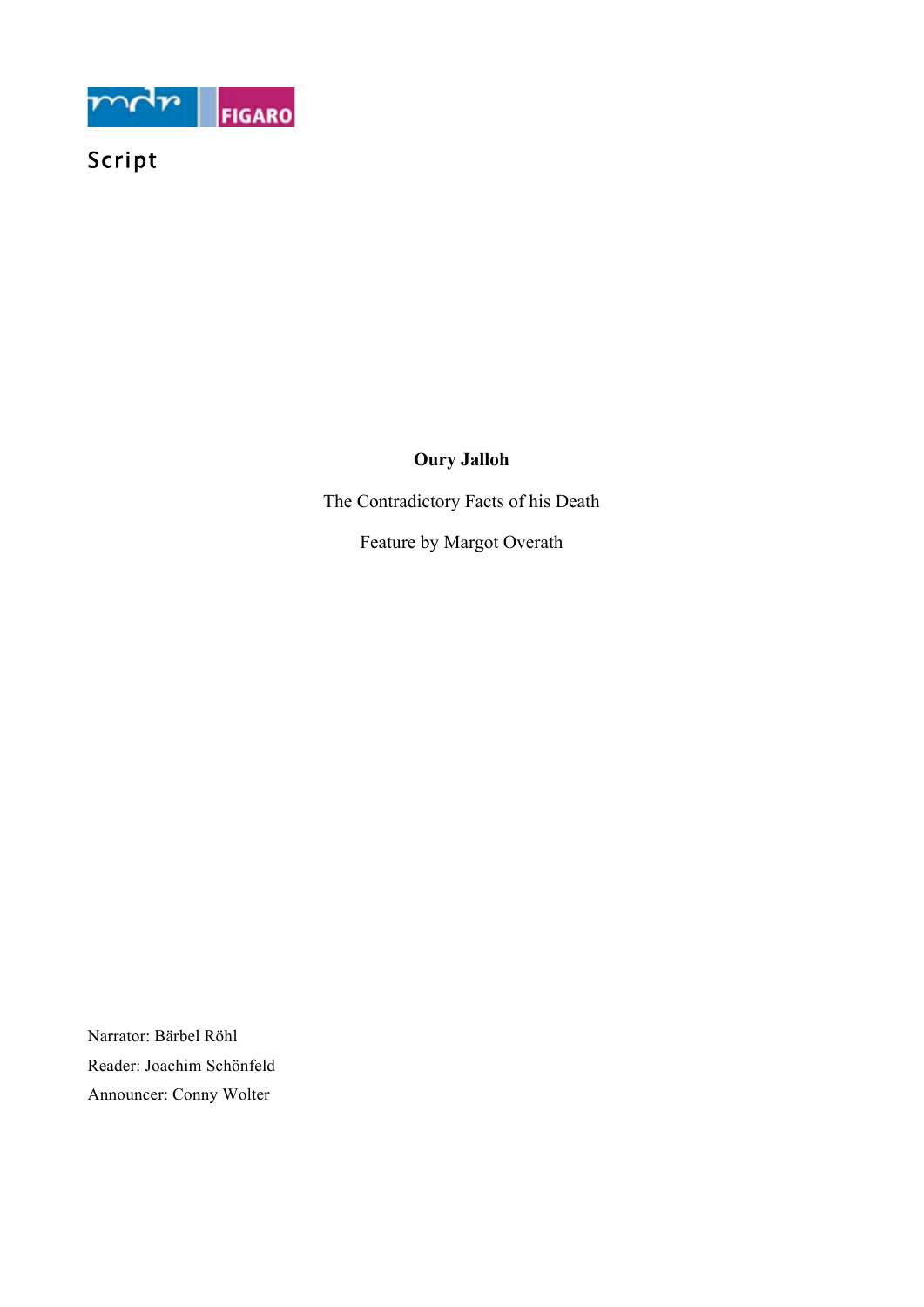#### **Music**

#### **1. Michael Tsokos:**

We can see here what is clearly a cell, with tiles on the floor as well as the walls, and we can see that the zenith of the thermal effects, so the effects of fire in the form of extensive carbon and soot marks, is clearly located by a bed, which is a type of concrete block, and there we can see the heavily charred remains of a person.

### **Title:**

Oury Jalloh The Contradictory Facts of his Death Feature by Margot Overath

#### **Narrator:**

On Friday the seventh of January 2005, shortly after twelve noon, Oury Jalloh burnt in cell number five in the basement of Dessau Police Station, bound hand and foot, on a very non-flammable safety mattress. It is still not known how the fire started, after two lawsuits and 125 days of hearings. 59 of those were in the state court in Dessau, and 66 in the state court in Magdeburg.

It was a mild winter's morning on the  $7<sup>th</sup>$  of January 2005. Oury Jalloh was drunk, but conscious, as the doctor who took a blood sample from him would later say. Jalloh had spent the night in a disco, on the street he asked some women of the city sanitation department if he could borrow their mobile. The women called the police. He said to them: "Wait, the taxi will be here soon". He had walked further along when the patrol car arrived. Both police officers followed him and wanted to arrest him. They thought that he had sexually assaulted the women, but didn't tell him their suspicions. He didn't want to go with them, they grabbed him, and he struggled with them. They put him in a headlock, brought him to the ground, put him in cuffs and thrust him into the car. At the station they emptied his pockets. They carried him to the cell, lay him down and bound his hands and feet. Four and half hours later, he was dead.

A sequence of events that makes us ashamed and bewildered, say representatives of the attorney general and the leader of the federal court almost ten years later.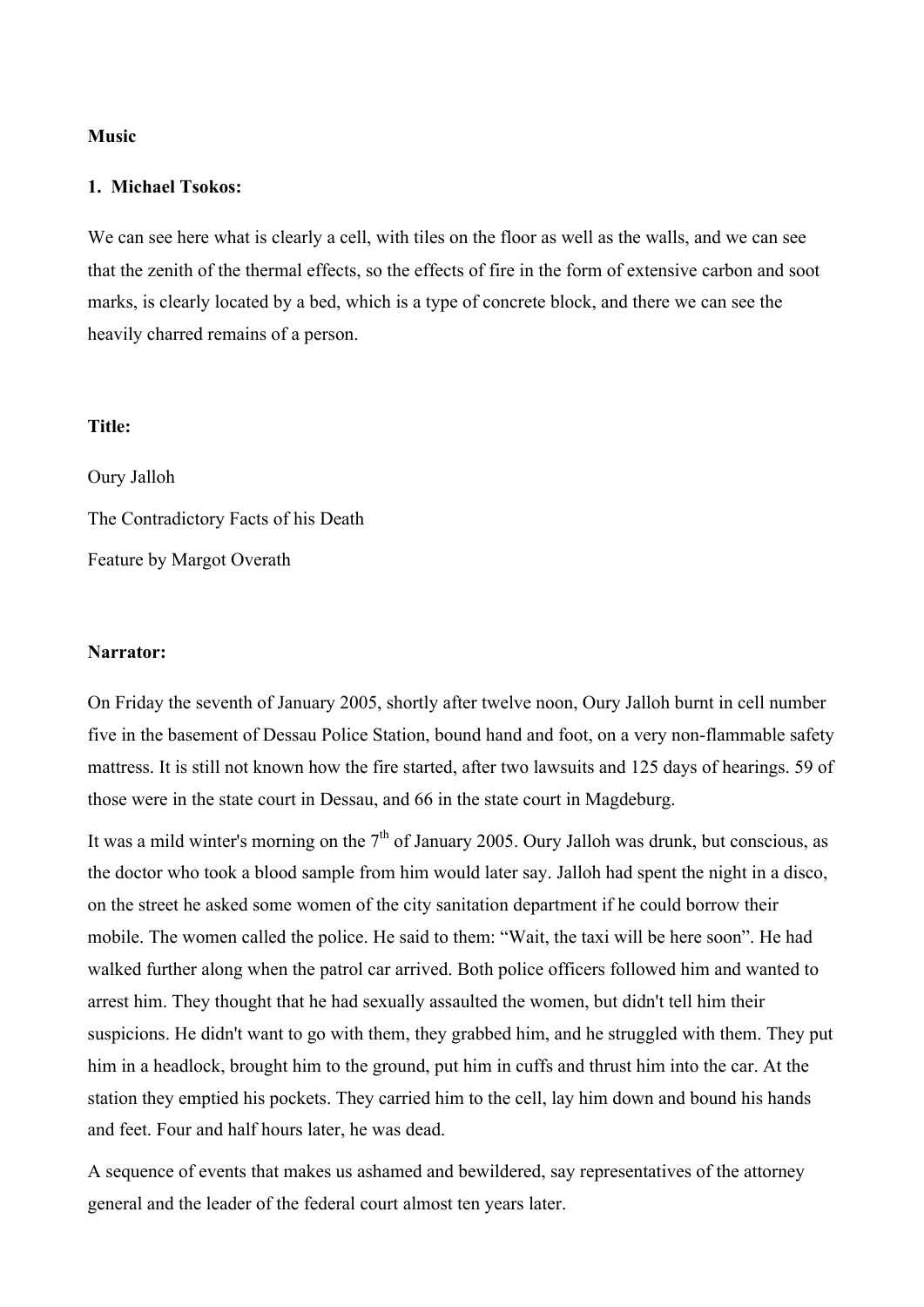### **2. Tsokos/Author:**

Tsokos: What would you like to know?

Author: I'm mostly interested in how long the corpse burnt. So, he was living, [rustling of papers]...

#### **Narrator:**

He is supposed to have made the fire in the cell himself, with a lighter that wasn't noticed during the search.

I show Professor Doctor Micheal Tsokos, director of the institute for forensic medicine at Berlin's Charité, a picture of the burnt corpse on my laptop and the autopsy report. He wasn't called as an expert witness in the court case. His Book "Investigating Death" brought me here.

### **Tsokos/Author continue:**

Tsokos: Hmm, but why is carbon monoxide zero?

Author (quietly): Exactly. Why? What do you think that means? … I found out from you that carbon monoxide is normally present in burnt corpses. Well, obviously, otherwise he wouldn't have lived.

### **Narrator:**

What happened on the street on the morning of the seventh of January 2005 is indisputable now, the women of the city sanitation department have described the course of events. But what happened after that? How did the fire break out? Why was Oury Jalloh burnt beyond recognition in several minutes? Was he unconscious as the fire broke out?

#### **3. Michael Tsokos:**

That there is no carbon monoxide confuses me, that has nothing to do with being unconscious. I find very contradictory findings in the autopsy report. On the one hand vital signs, that means that he was alive, which means that soot would have been breathed in, there is soot in the windpipe, soot was swallowed in the throat and stomach, which obviously means that he was alive, as he came into contact with the smoke. But this carbon dioxide concentration of 0% is for me inexplicable. That doesn't fit at all with the whole context of the case and says, in my opinion, that he was already dead when the fire started.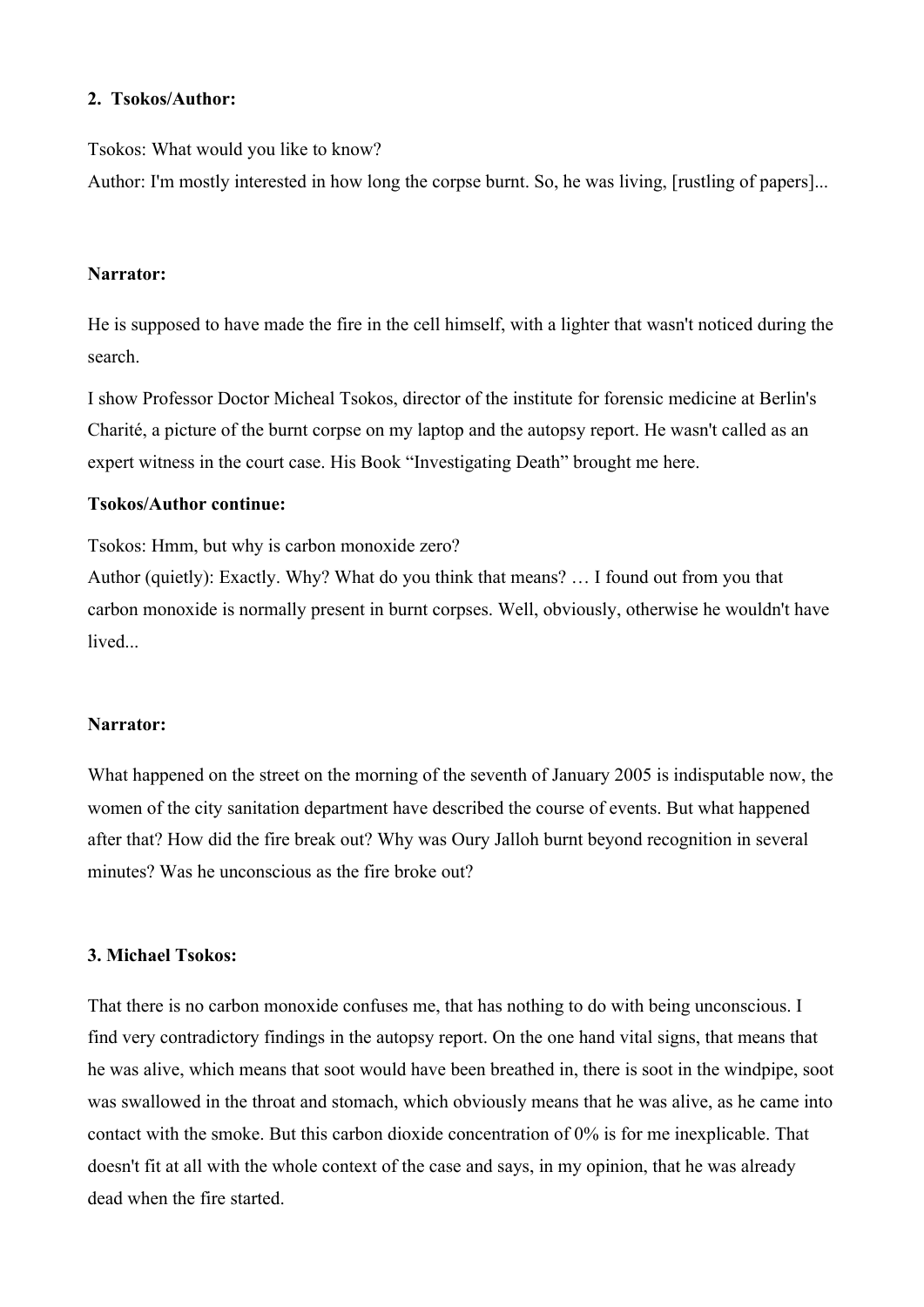### **4. Entrance to the state court in Magdeburg.**

Voices: "Up the stairs, ok, careful" … Noises, Man: "Who is that?" Woman: "That is Ms Margot Overath, shall we take a look?" (Noises) "We have to take a look in your bag" (Noises and voices) "If you have anything else in your pockets, keys, a phone, just put them down here. You have to turn off your phone upstairs, and then just go through the gate here." (Steps, voices, beeping noises, a door closes, ambience change)

#### **Over the ambience the following, Narrator:**

Since 2009 I have been following the case. I looked around the police station, was in cell 5, talked to the police officers and lawyers, with friends and acquaintances of the victim, read hundreds of pages of expert reports and witness statements and sat in the press gallery in court, as the proceedings against the supervising officer Chief Inspector Andreas S. for failure to render assistance took place. The entire time, the public prosecutor's office of Dessau maintained that Oury Jalloh set himself on fire.

The proceedings in Magdeburg finished on the 18<sup>th</sup> of December 2012. Because Andreas S. hadn't stopped the self-immolation, Magdeburg's criminal court gave him a fine of 10,800 euros with a judgement of manslaughter by negligence.

### **5. Ambience Magdeburg: Protests after the judgement**

How many of us must die, Mouctar, how many of us must die, how many of us must die.../C'est bon, we can do it.../That is a disgrace for Germany.../ We can do it, we can do it.../ How many of us..../ We're taking to the streets, let's go.

#### **Narrator:**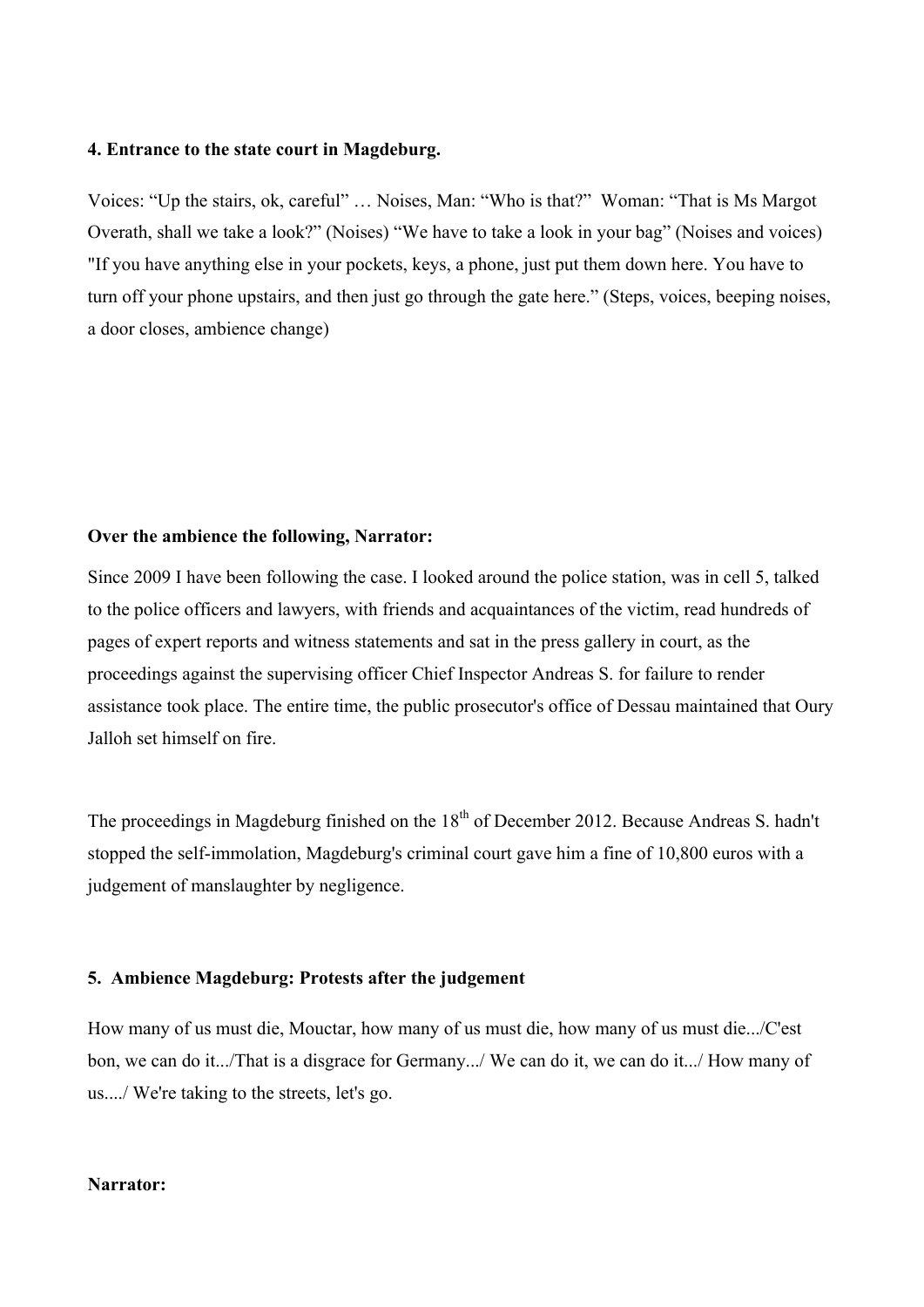Defence, public and private prosecution went on the  $28<sup>th</sup>$  of August 2014 to the the fourth criminal panel of the federal court in Karlsruhe, who considered whether to hear the appeal. Central to the hearing was the question of whether Oury Jalloh was rightfully taken into custody, or whether he was falsely imprisoned by the supervising officer Andreas S. Where the lighter came from, how the fire broke out and why it grew so much in such a short time was never discussed. It was just about the requirement for an order of lawful detention.

Helmut Mojen, head of the commisioner's office for capital crimes at the criminal investigation department of Bremen.

### **6. Helmut Mojen:**

If this is a measure that takes away freedom, which it is in this case, then the court has to operate immediately, and the judge has to decide in the end about how to proceed with this measure. The police don't decide. In this respect this has to be carried out immediately.

#### **Narrator:**

So: not a police officer, but only a judge is allowed to make a decision about the denial of freedom. But Andreas S., who worked until the reunification for the police in the GDR, claimed not to know about the requirement for a judge to make this decision.

On the fourth of September 2014 the federal court rejected the application for an appeal. Oury Jalloh is claimed to have been aggressive, and therefore his detention was rightful. The criminal panel ventured that a judge would have seen it that way too, "with a probability bordering on certainty". The judgement from the court in Magdeburg remained therefore valid.

#### **7. Ambience, Federal Court: Calls for the announcement of a judgement**

#### **Narrator:**

Mouctar Bah, a friend of Oury Jalloh.

### **8. Mouctar Bah:**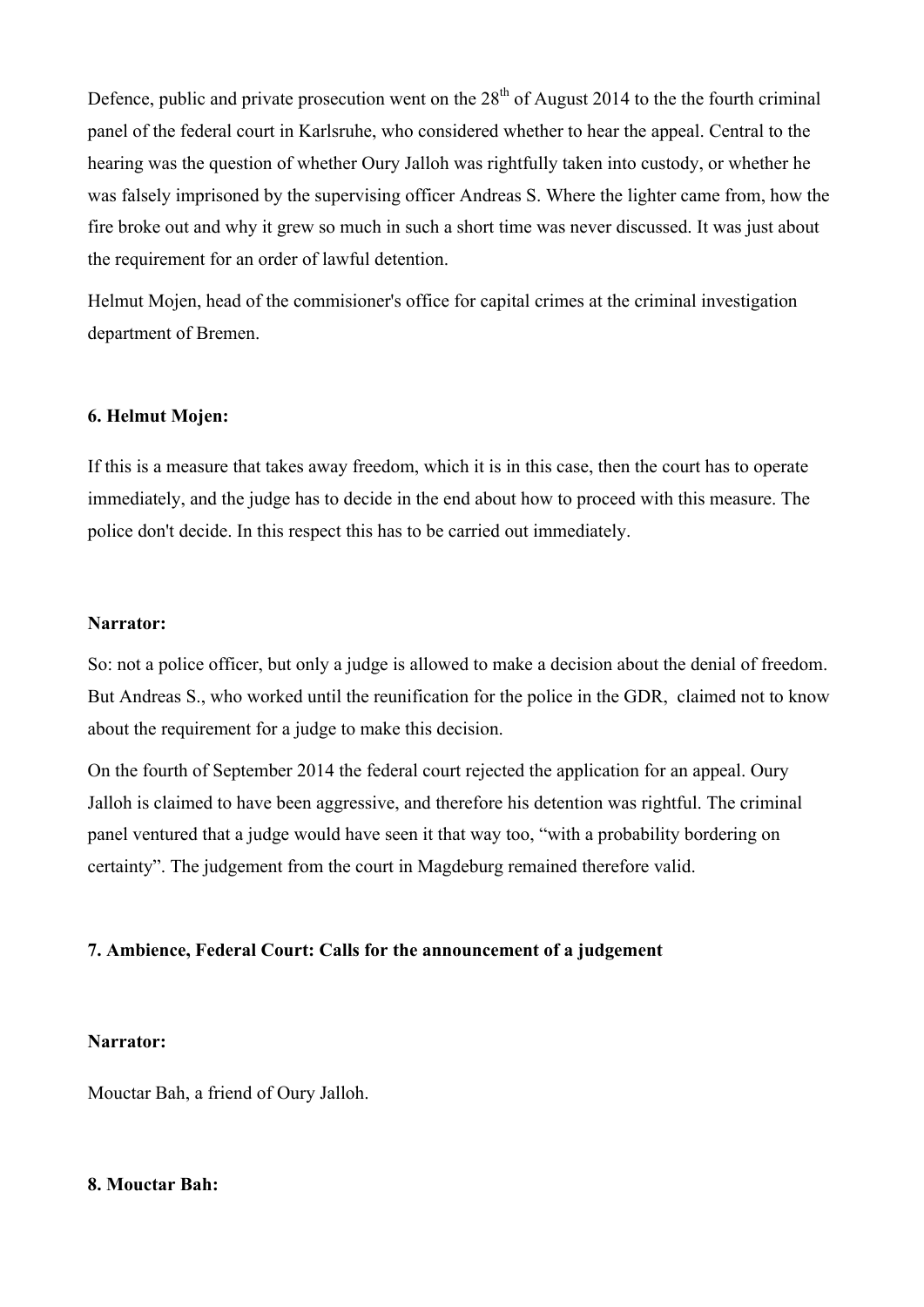This aggression, that isn't Oury. Oury is a friendly man. Oury is someone who laughed about almost everything. He was always in a good mood. And he played a lot with kids, he played with my kids too. Even my daughter, we talk about it still. He was a friend to everyone because he was such an open person.

#### **Narrator:**

Lawyer Attila Teuchtler. He defended the supervising officer Andreas S. After the judgement from the Federal Court, Teuchtler seemed relieved.

#### **9. Lawyer Teuchtler:**

Some wanted more, they wanted a judgement of death through false imprisonment, that was the intended result, very severe, and we wanted an acquittal. Now it will remain manslaughter by negligence, and that is a lesser evil.

#### **Narrator:**

Under the headline "A ludicrous explanation" Wolfgang Janisch of the Süddeutschen Zeitung commented:

#### **Reader:**

You don't have to be an adherent to the thesis brought by activists that this was murder to think that the judgement of the federal court in the case of Oury Jalloh was wrong. The police officer who was prosecuted disregarded the guidelines for protecting Jalloh, he is responsible for the fact that the man from Sierra Leone remained illegally imprisoned in the cell. Despite this, the officer will have no harsher a punishment than a driver who, due to a second of not paying attention, hits a pedestrian.

### **Narrator:**

A man had already died in cell 5 in October 2002. When he was found, rigor mortis had already fully set in. The police officer Andreas S. was at the time, as the supervising officer, responsible for his safety. The disciplinary hearing was still in progress as Oury Jalloh burnt in the same cell. The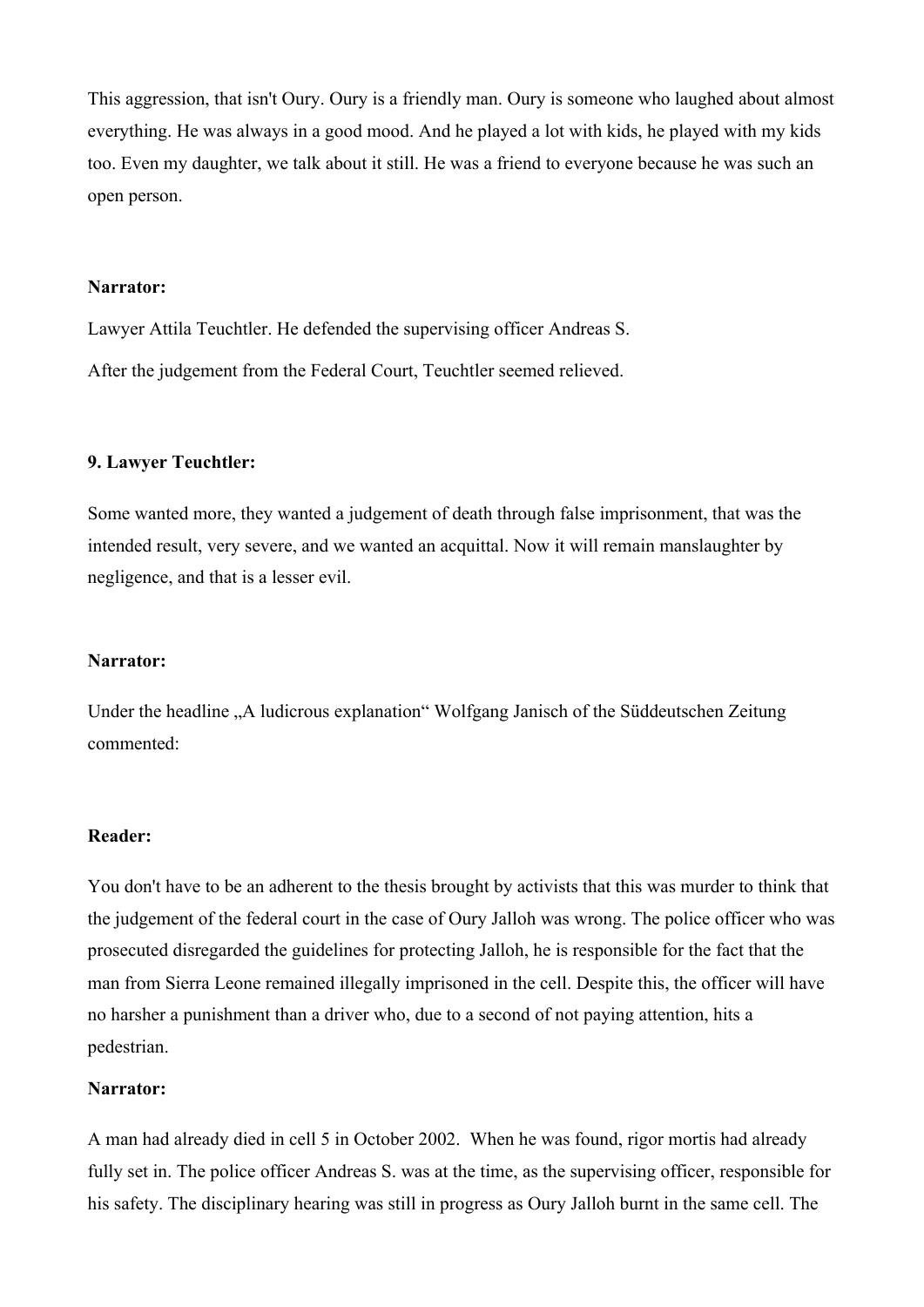spokesperson of the federal court:

### **10. Federal Court Spokesperson:**

The federal court comprehensively validated the judgement of the state court. It confirmed that the judgement concerning manslaughter by negligence was correct and that a further judgement concerning other offences was not possible for legal reasons. The federal court particularly confirmed the consideration of evidence of the state court, which came to the conclusion that Oury Jalloh started the fire himself with the help of a lighter.

#### **Narrator:**

That was the legal truth because the federal judge couldn't find any legal errors in the judgement from Magdeburg. It became legally binding, even though it is still unclear what really happened. That includes the origins of the fire and the furious pace of the fire's development in which Oury Jalloh died in less than two minutes.

Just five months before the federal court gave its verdict, the public prosecutor's office gave the following press release:

#### **Reader:**

Public Prosecutor's Office, Dessau-Roßlau, 03.04.2014.

Re: Death by burning of Oury Jalloh on 07.01.2005 in a cell at the Police Station Dessau:

Public Prosecutor's Office sees need for further explanation.

Over the course of the Magdeburg proceedings, the discussion of many details lead to new questions concerning the outbreak of the fire. These were not pursued in the proceedings against Andreas S. because they are not part of the context of the actions that were being considered.

#### **Narrator:**

Andreas S., the police officer who was responsible for Oury Jalloh's security. For nine years it was just about him. Had he made sure that the prisoner was safe in his cell? Had he ignored the fire alarm? Was he quick enough or did he go downstairs too late? And so on.

But the question- Why did a fire occur? - was asked seriously for the first time ten years later. Why?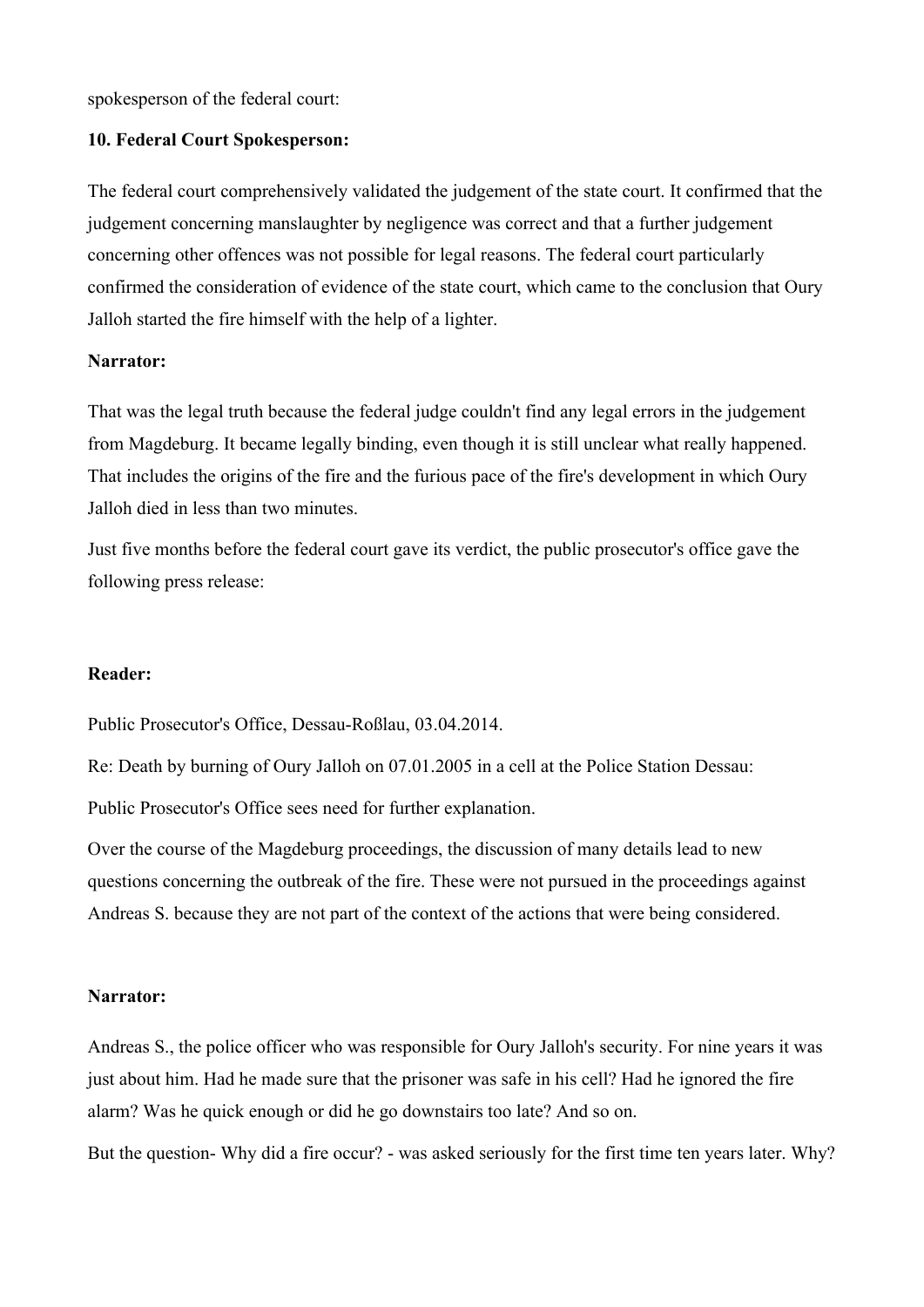### **11. Gabriele Heinecke:**

There is a conspiracy, I'm convinced. After considering this case since 2010, and at the beginning I found it difficult to believe that someone could go up to someone bound on all fours and set them on fire, I've been convinced otherwise (*cuts off)...*

### **Narrator:**

Lawyer Gabriele Heinecke represented Oury Jalloh's brother Mamadou Saliou in court as joint plaintiff.

### **12. Gabriele Heinecke:**

Knowing what we know, there has to have been one person or many- I don't know- who were responsible for this act.

### **Music**

### **Narrator:**

### Flashback.

Friday the seventh of January 2005. Since 8:30 Oury Jalloh has been lying in cell 5. At 8:47 his identity is determined. At 12 midday, the fire alarm begins to sound. Several minutes later, Andreas S. opens the cell, his colleague M. opens the door. He sees the whole mattress and the man ablaze, blue below and red above. A terrible picture, one that can't even compare to a road accident with fatalities, he would say later. Oury Jalloh is cuffed to a concrete bed, M. cannot pull him out. He doesn't have the key to the cuffs. These are carried by Andreas S., who carried them, as he testified, "always on my person". He however turned around and ran back. To call for help? To call his boss?

M. slammed the door shut.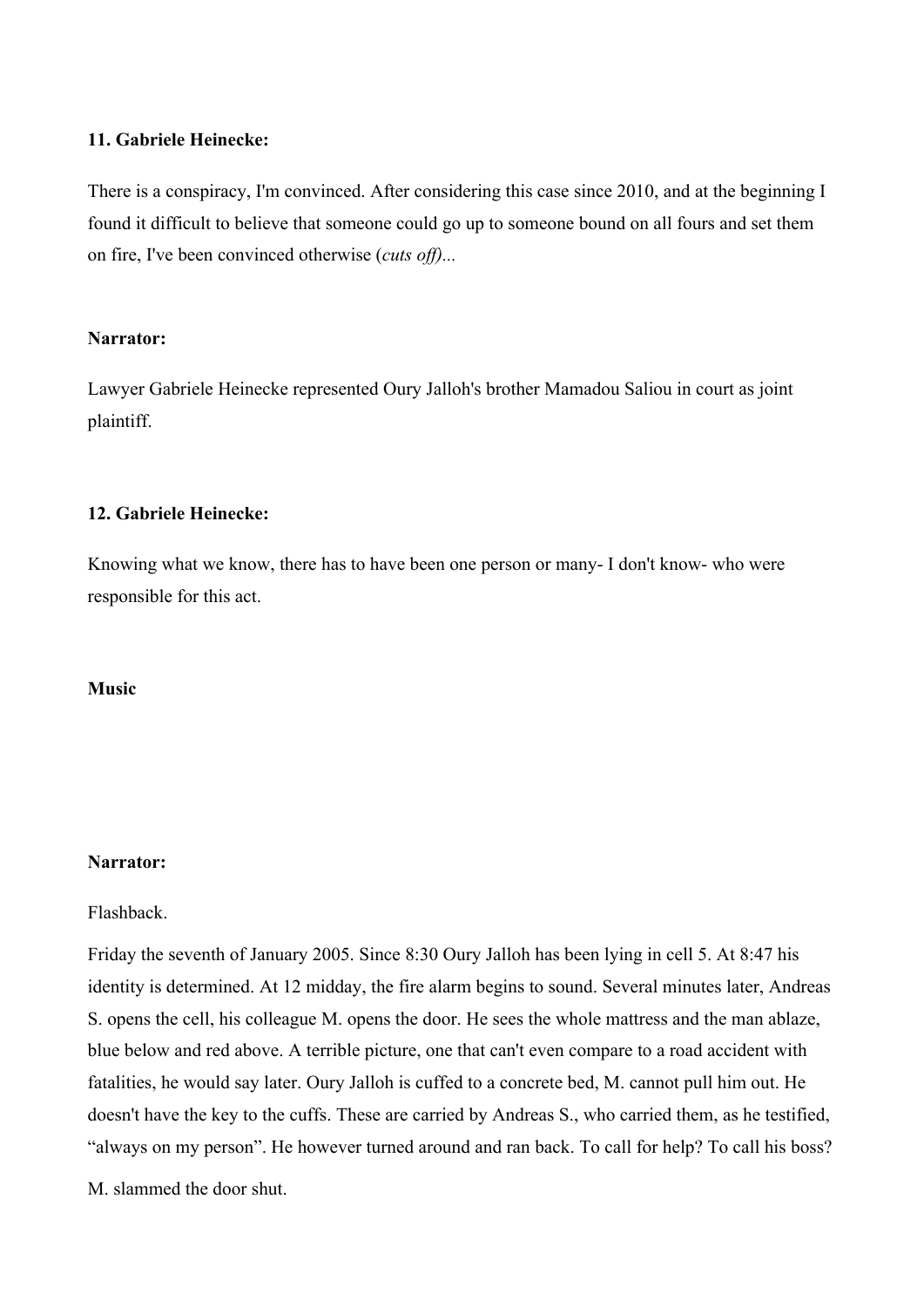Opposite Cell 5 in the utility room a fire hose hangs on its holder. It is usable, the door is usually open. But no officer attempts to save Oury. M doesn't, and neither do the others standing in the yard. At least one of them had been a professional firefighter at the Dessau chemical works. That wasn't just any fire department. At the chemical works certain highly flammable materials were produced, including pyrotechnics. A stream of water into the cell would have been enough. He must have known.

But they wait for the fire service. Once the fire is out at 12:20, the officer in charge, K., creeps into the cell. Thick black smoke rises to the cell ceiling. He discovers the dead man by accident, hitting his knee againt his shoulder. He isn't prepared to find someone tied up at the scene of the fire. He'd been told that "one person is missing".

K sees the mattress, it is already burnt to ashes. From the lower abdomen of the corpse flames 50cm high blaze upwards.

### **13. Michael Tsokos:**

Normally carbon monoxide as a vital sign is naturally raised by the effects of fire. That here the amount of carbon monoxide in the blood is zero is difficult to imagine, difficult to explain. I would in any case take a second measurement of the sample.

#### **Narrator:**

A second measurement on the  $31<sup>st</sup>$  of March 2005 gave the save results. The corpse was almost 2 months old, frozen and defrosted to be examined. The tissue had altered somewhat already, and for this reason the values were slightly different. But not decidedly different.

### **14. Michael Tsokos:**

And if it is 0% again, then there are just two possibilities: either, he was already dead, as he burnt, or he died so quickly that he didn't even have time to breathe anything in. That is of course without a fire accelerant more unusual, that it would happen so quickly.

#### **Narrator:**

From the judgement from Mageburg, on page 164: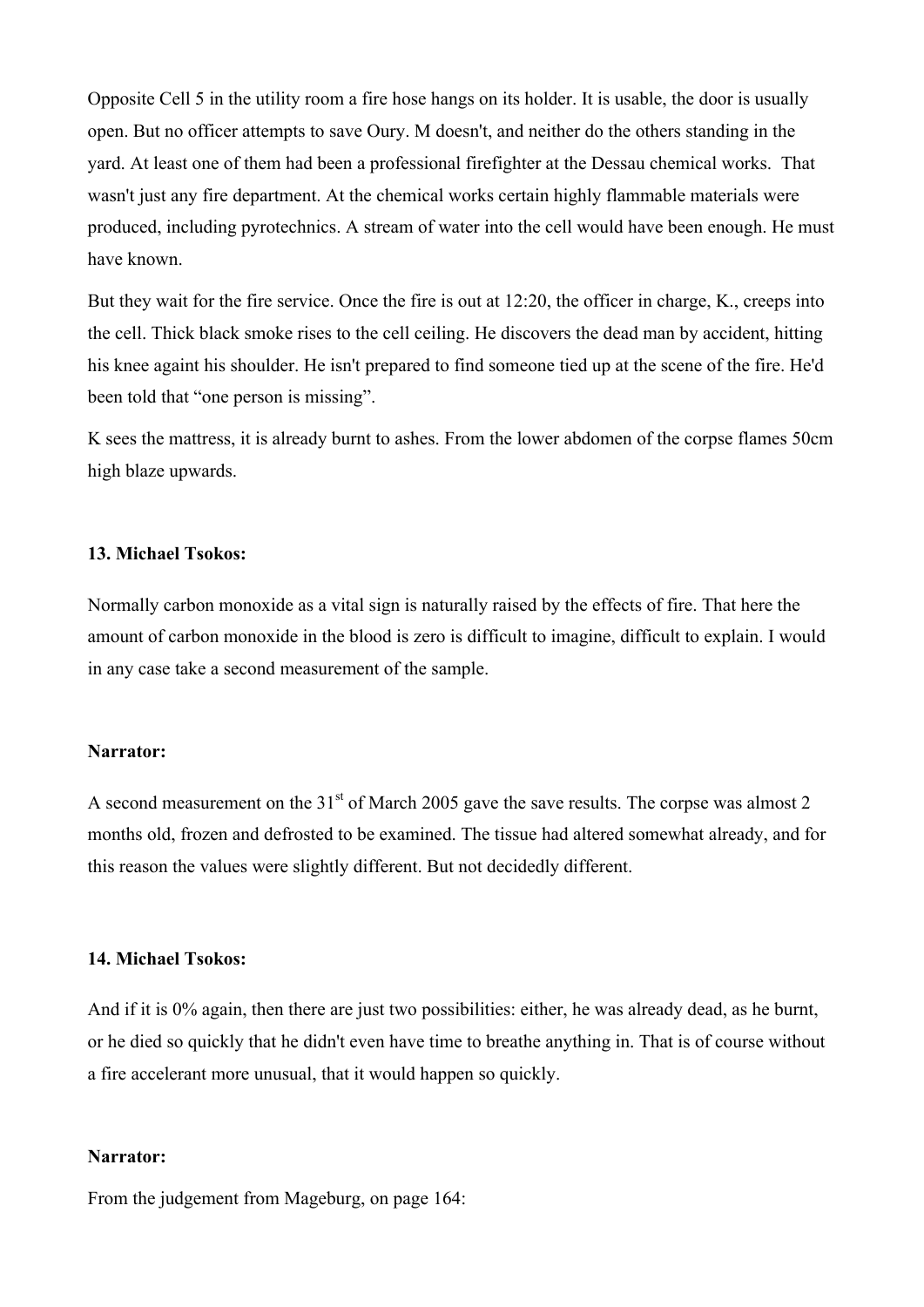"Additionally the chamber has arrived at the belief that the fire on the  $7<sup>th</sup>$  of January 2005 in cell 5 took place in the context of the use of a fire accelerant."

### **15. Michael Tsokos:**

It is obvious to me that something about that isn't right. But the question is just, "why isn't something right here?". You don't know that. You don't have to assume that something was hushed up, per se, but something just doesn't add up.

#### **Narrator:**

I get a second opinion. For this, I travel to Switzerland. Dr Peter Iten from Zurich was the head of the forensics department at the Zurich Canton Police. After this he made a name for himself at the University of Zurich, where he lead the Department for Forensic Chemistry/Toxicology at the institute for Forensic Medicine until his retirement.

#### **16. Peter Iten:**

This death says to me that the low or very low carbon monoxide content can only be produced by a very specific process. That is a very quick death. And that is usually only possible when a fire breaks out almost like an explosion. For example, when someone is covered with fire accelerant and set alight, when someone in a fireball is not able to breathe in the gases from the fire because breathing also stops reflexively due to cramps, and death comes very quickly. So a situation that explains that practically no carbon monoxide can come into the body, so it can't be found in the body. Virtually no traces of fire accelerant could come into the lungs and be detected. It is possible in this phase to breathe in particles of soot and small particles of such materials, but with a quick death the entire evidential and toxicological picture can be explained uniformly and informally.

#### **Narrator:**

I want to know what questions he would ask.

#### **17. Peter Iten:**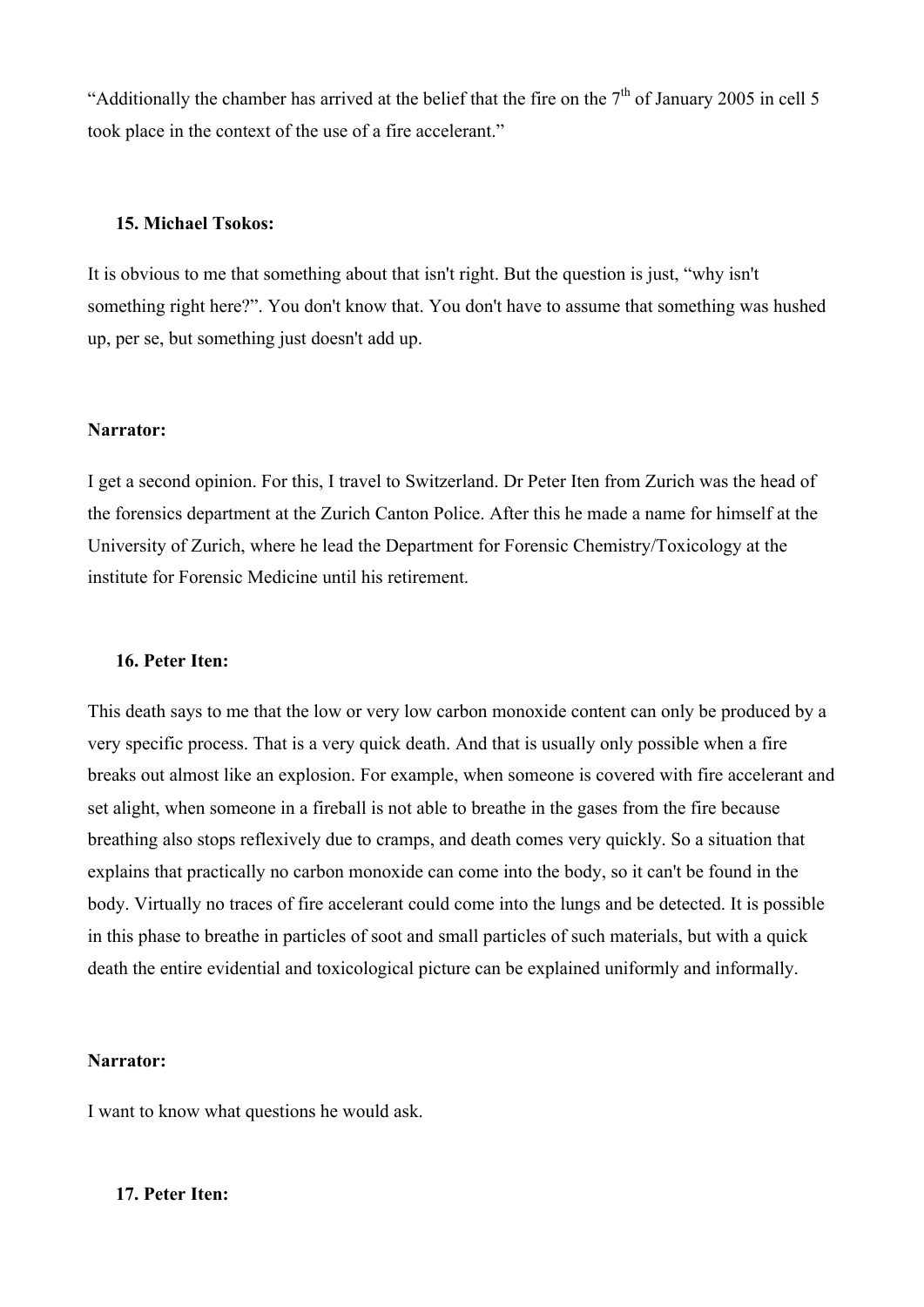I would ask how a prisoner, who had previously been searched, could have brought fire accelerant into the cell. How he could have opened the bottle. How he could have poured it on himself. And all of that in handcuffs.

#### **Narrator:**

Oury Jalloh couldn't smuggle a container into the cell. He was only wearing a t-shirt and trousers, his pockets had been turned inside out. Jalloh also didn't have a lighter with him, that was determined at the first trial in Dessau. The responsible officer was in 2008 acquitted of the charge of not noticing it. Additionally, Jalloh's hands and feet were bound, the right hand was tied to the wall.

#### **18. Peter Iten:**

So, with hands tied to the wall it is impossible. Except if perhaps a reconstruction shows that it was possible in that cell. Or that it was possible with this type of binding/restriction. If that wasn't possible, then you have to look at the examples of other arsonists. Criminology works by moving from the effects to the causes.

### **Narrator:**

The leader of the operation on the day of the catastophe, the seventh of January 2005, was the leader of the station Gerald K. He informed Brigitte S, then the chief of police in Dessau, in the police headquarters 2.5km away. We can reconstruct from witness testimony that he reported a "black african" had set himself alight in a cell. During the writing of her report for the interior minister, the top-tier management leaders sat on the same storey to advise her. The department leader, the division leader, the directors. The meeting began shortly before 13:00.

From this point on followed failure after failure.

No public prosecutor came to the scene of the crime. Even though that should have been his duty. According to the regulations for criminal proceedings, the public prosecutor has to explain the facts for himself, from the beginning. He has to be present at the scene of the crime, he has to see the scene of the crime, in order to create his own picture of the events.

The task force of the state office of criminal investigation should have explained the cause of the fire, but they left out the most important man: the fire expert. Even the device for detecting traces of gases, which can detect fire accelerants remained unused. In other places sniffer dogs are used to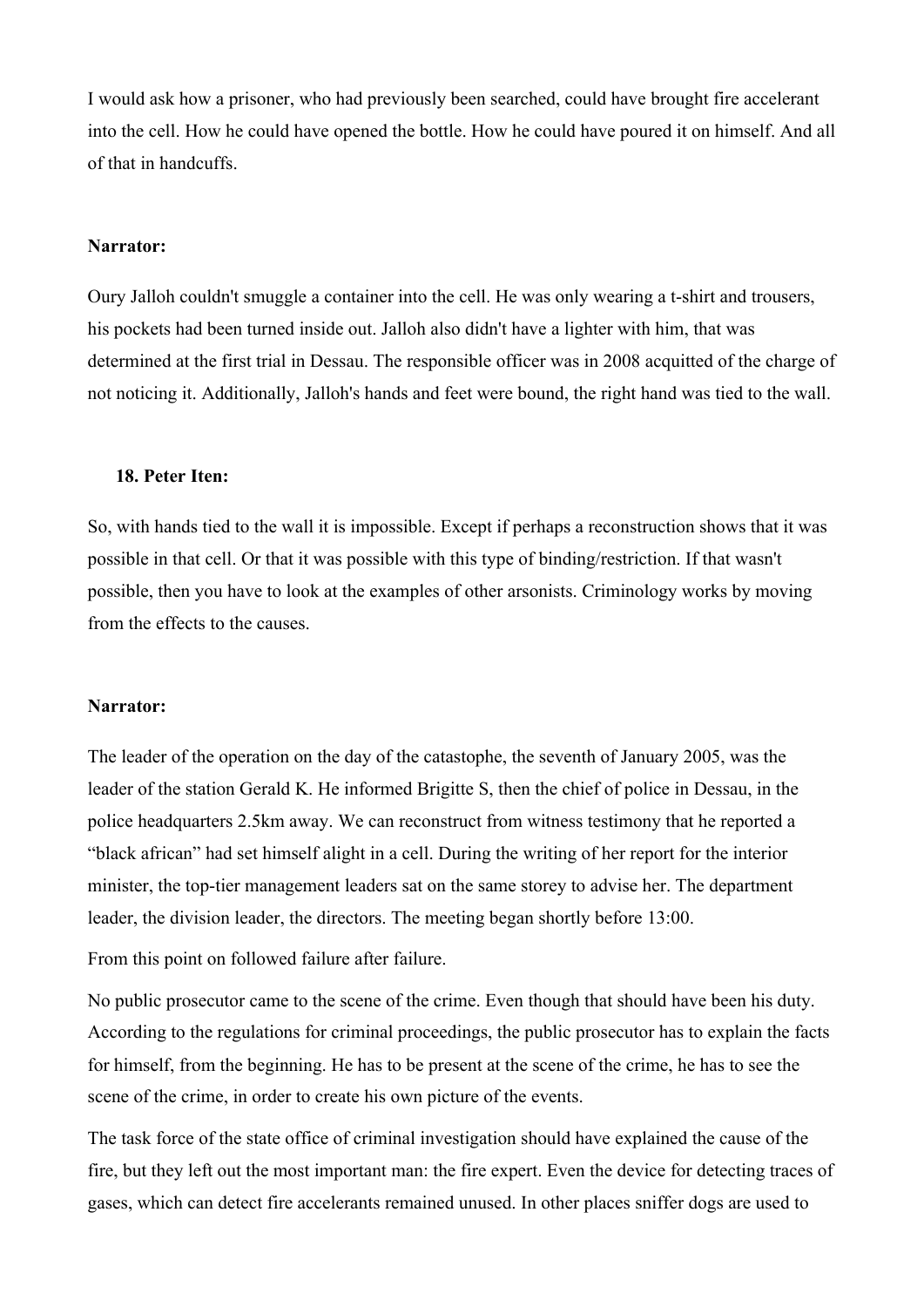sniff out traces of fire accelerant. Not here.

The work at the scene of the crime wasn't documented with photos or videos. The debris was secured in an unprofessional manner. The bags with samples of the debris were given to the laboratory only 3 days after the fire, because it was the weekend.

#### **19. Frankdieter Stolt:**

For me that's no argument. And that's not what is written in PDV100...

### **Narrator:**

Frankdieter Stolt, criminologist and police scientist from Mannheim.

### **Stolt:**

...PDV 100 is the binding regulation "leadership and deployment". And there you will find nothing about the police's investigative measures being restricted to weekdays. The opposite. For that reason there are round the clock watches, on-call services etc. So that this can be ensured.

#### **Narrator:**

All electronic evidential records of Oury Jalloh's case have been deleted since then. Not only on the computer system in Dessau, also the backup copies in Magdeburg. All by November 2010. Routine deletion, says the witness Steffen B. from the police technical office in Magdeburg. Nobody told him that he should secure the information, otherwise he would have burnt them to a CD.

Why didn't the public prosecutor secure the information?

The log book of both officers, that their colleague Thorsten B. had seen at 11:30 in the cell with Jalloh is also no longer around. In the end the public prosecutor had it, but he explained that he had forwarded all the files to the state court in Magdeburg. The files came, but the log book didn't. Police witness Thorsten B, gives his account of January the  $7<sup>th</sup>$ , 2005, midday, at the station in Dessau, Wolfgangstraße.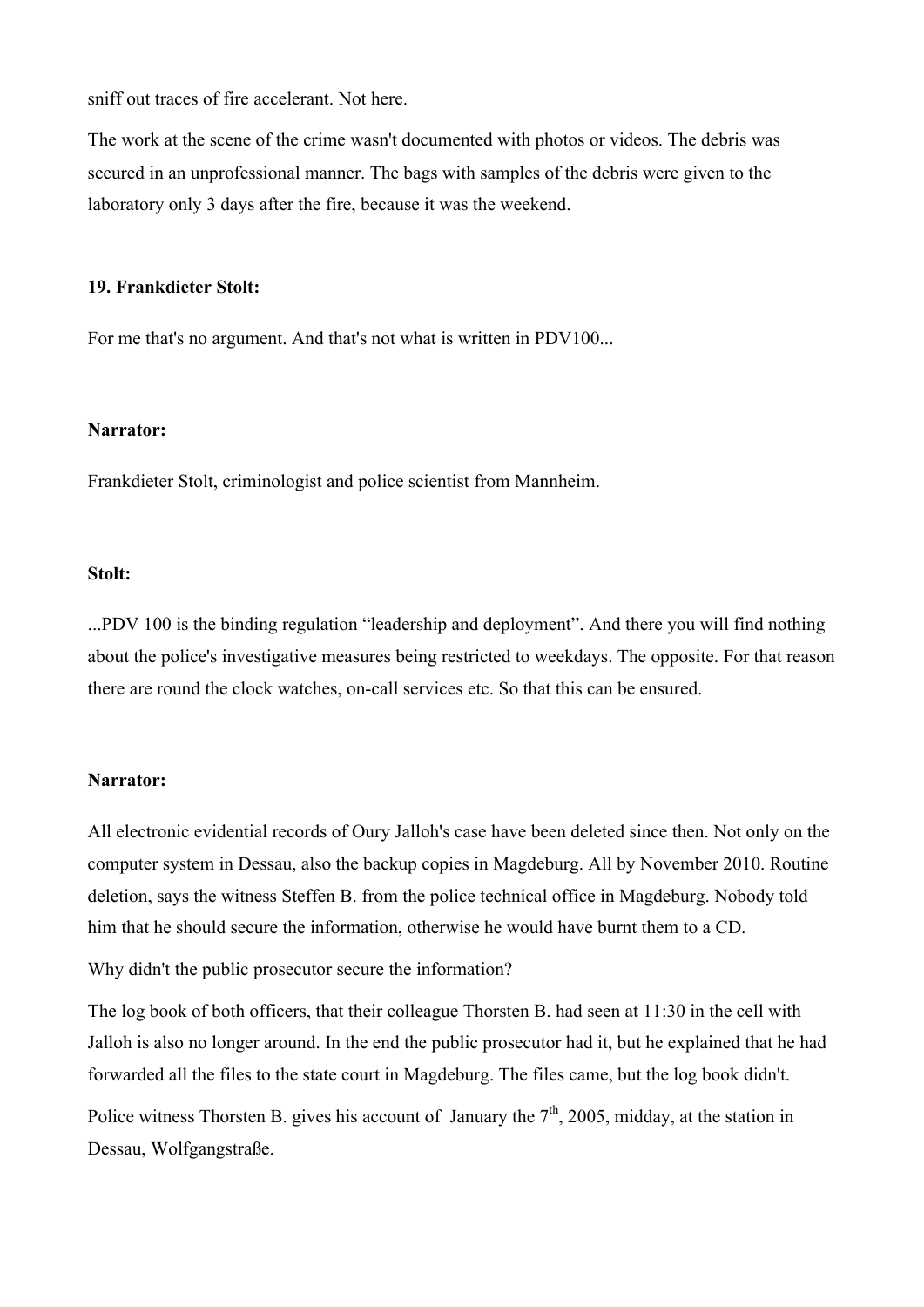#### **Reader:**

I was, before the lunch break, downstairs in the detention basement looking for my colleague U. I thought that when he came back from his patrol I could go to the canteen with him. The door to cell 5 stood open. I looked in and saw how U and S were frisking Jalloh. U said he had something to do and he'd come later. Then I went to lunch alone.

#### **20. Michael Tsokos:**

Here a close up of the front of the chest, which is completely blackened and carbonised, as well as the inside of the right upper and lower arm. On the right upper arm we can see exposed musculature, with its typical red ripples, because everything else that is normally there, whether muscle fascia or subcutaneous fat or skin, has been completely destroyed in the fire. The entire hand as well as the forearm is charred black.

#### **Narrator**

Oury Jalloh's right hand can be seen clearly in the photo. The joint is in a handcuff, hanging on a bracket that is attached to the wall of the cell. The judgement said that he used this hand, attached to the wall, to scorch the mattress and to make an opening with an area of 1m by 30cm. To take the core out and set it alight.

Is that possible? This question was never answered. The handcuff was not secured- it remained hanging on the wall. A few days later the caretaker cut them off with a bolt cutter and threw them away.

#### 21. **From the Video, with ambience:**

We are in the yard of the Dessau police station, Wolfgangstraße at the rear entrance, with the exit of the cells. (Ambience with steps, ambience change).

#### **Narrator:**

He is now entering the basement where a a black African set himself alight in a cell. With these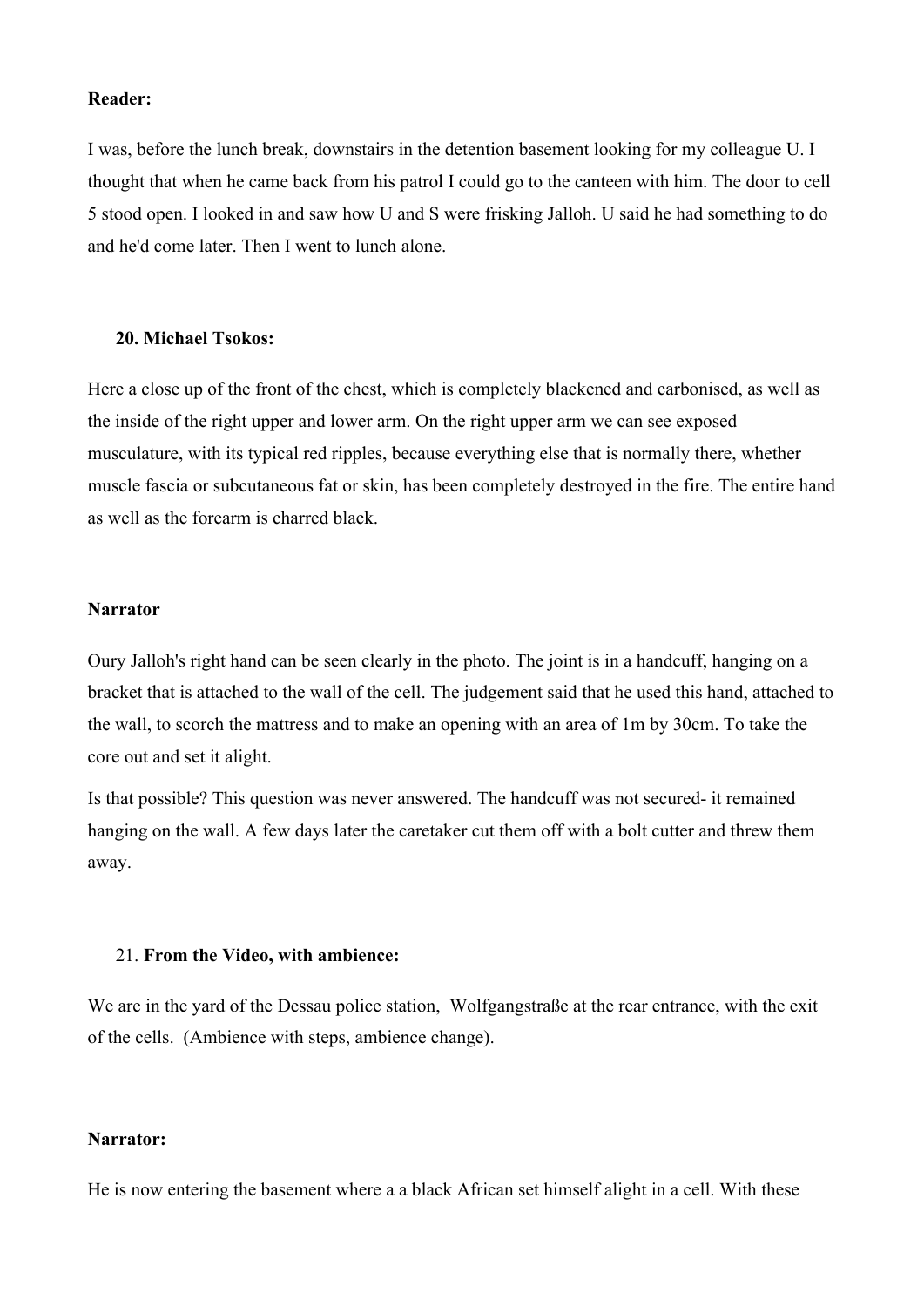words Jens W. entered the cell. He was on call this day as the videographer for the crime scene task force.

This is how it sounded on the original video.

### **From the Video, with ambience:**

I'm now entering the basement where a black African set himself alight in a cell. (*steps)*

### **Narrator:**

On the 3<sup>rd</sup> of November 2011 Jens W, as a court witness, claimed that he got the information at the station during a briefing, but he can't remember from who.

### **From the Video, with ambience:**

In this cell there are no objects other than a tiled platform with the person's former mattress.

### **Narrator:**

With his camera on his shoulder he went down into the cell and made a video of the bound corpse.

### **From the Video, with ambience:**

The person in question is bound hand and foot, the bonds are intact.

### **Narrator:**

After four minutes of video the picture goes black. The video stops. The judge asks him why. The answer: there was a power cut. The judge asked him, whether his camera had a battery.

Yes, he replied, but the battery hadn't lasted very long. It would only work with power.

Lawyer Gabriele Heinecke, who represented Oury Jalloh's brother: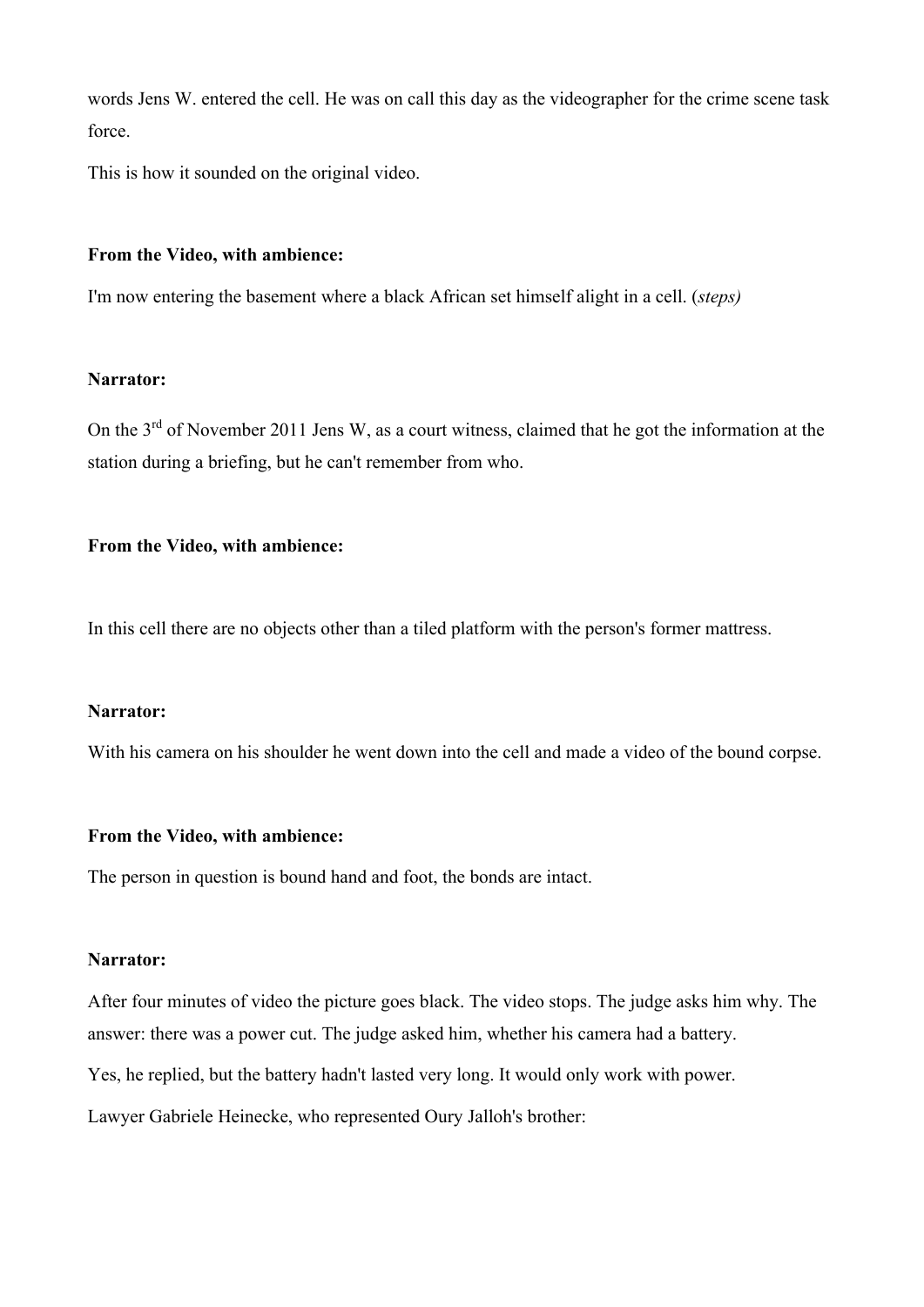### **23. Gabriele Heinecke:**

We asked a vast number of other witnesses, among others the building's caretaker , whether there had been a power cut on 07.01.2005. There was no power cut.

#### **Narrator:**

There had never been a power cut in the station, said the caretaker.

Henning D., police detective from Bitterfeld.

### **Reader:**

I was in the basement for hours, because I had to secure the entrance and take care of the power supply, because the crime scene was floodlit. I don't know anything about a power cut.

### **24. Gabriele Heinecke:**

That you can make a mockery of a court like that is a scandal. I don't understand why it is not being described as a scandal by the public prosecutor. You take that at face value. You don't have an option to protest that, that a story like the power cut just obviously isn't true. And you don't interfere.

#### **Narrator:**

I wrote to the public prosecutor.

"Dear Public Prosecutor,

I would like the opportunity to make an interview with you or a spokesperson on the topic of the completed proceedings and the new criminal investigation. I attach the list of my questions. On my programme many participants in the proceedings express surprise that the public prosecutor did not require truthful statements from the police witnesses. I would like to hear your response."

He declined my request- the main proceedings were finished, all of the questions had been discussed there openly.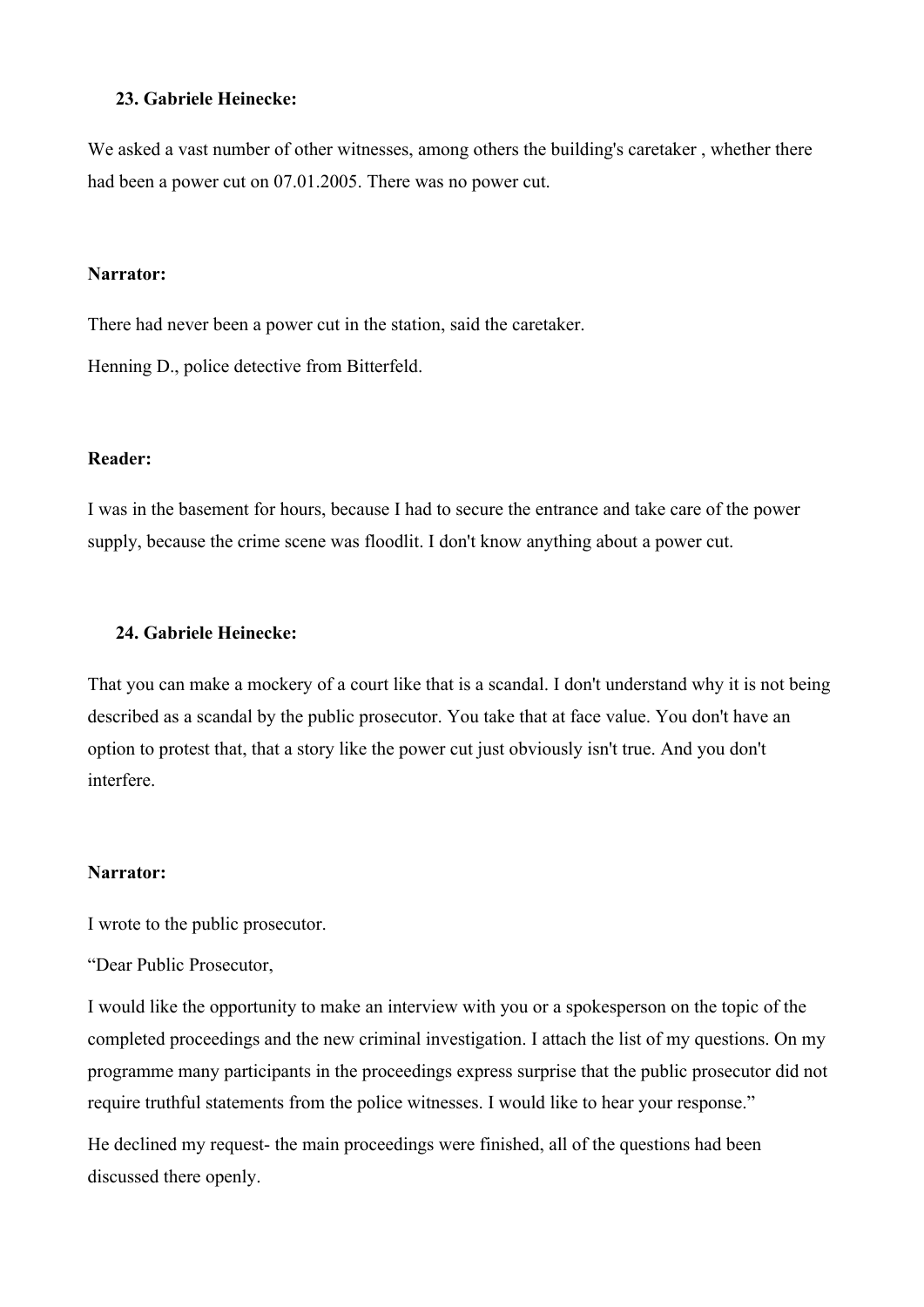For the criminal investigation he referred me to his press release.

"After all of that", he wrote at the end, "I am not able to comply with your request for an Interview."

### **25. Gabriele Heinecke:**

We know that from the beginning there was a headquarters that systematically influenced witnesses. It sent letters to all of the colleagues that said what was supposed to really have happened. It is completely mad, if you want to find out the truth, that that wasn't inhibited. The public prosecutor knew it. The public prosecutor was obviously involved in these things. The chief of police at the time, she knew. She was involved. That means that you want to unify the manner in which the police officers give statements. For working out the truth, which is the duty of the public prosecutor and the police, that is, to put it informally, totally nuts.

#### **Narrator:**

Even the chief of police at the time, who has been responsible for questions of data protection at the state government since 2008, doesn't want to talk to me. My concerns lie under the responsibility of the justice system, a spokesperson for the Interior Ministry wrote to me.

#### **Music**

What is weird though, is that not only did evidence go missing, new evidence also appeared. The lighter.

### **26. Gabriele Heinecke:**

The heart of it all is the lighter. And the lighter was not in the cell.

### **Narrator:**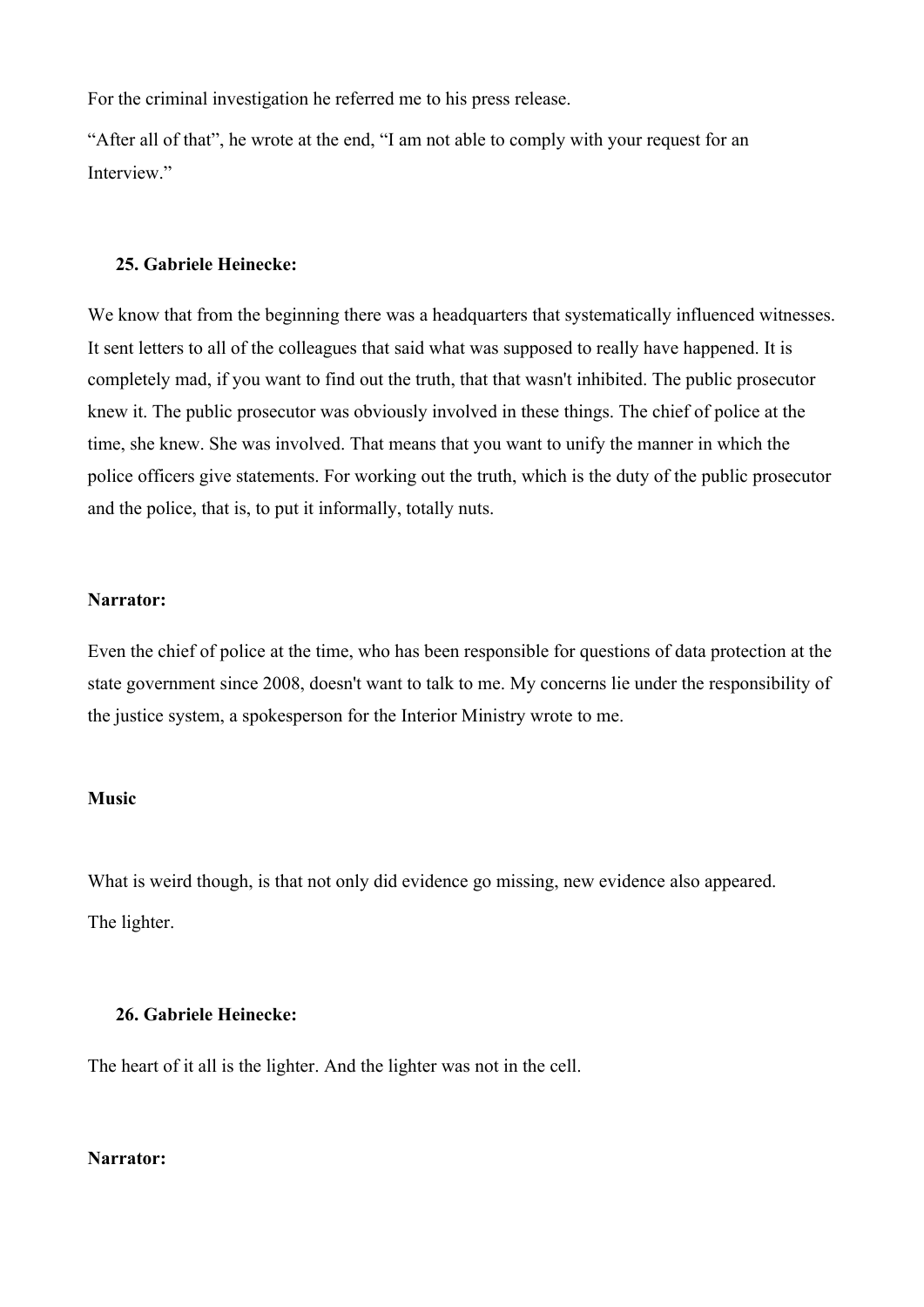In the debris that was analysed by the chemist of the state criminal investigation office there was a melted fragment of a red Tokai brand lighter. For the public prosecutor and the courts, the instrument of death. For the first time, seven and a half years after the fact, it was investigated for any remaining traces.

In June 2012 two employees of the state criminal investigation office in Stuttgart made witness statements at the trial in Magdeburg.

Dr. Detlef H., Diploma in chemistry and expert in forensic chemistry, and Jana S., Diploma in engineering for textiles and clothing technology. They investigated the lighter with highly sensitive measuring devices.

Detlef H.:

### **Reader:**

We examined the lighter for remains of melted textile fibres and the remains of the mattress core in the cell. We didn't find any. A transfer of fibres from the mattress cover could have taken place due to the heat, but this didn't happen.

### **Narrator:**

After this, Jana S made a statement from the witness stand.

### **Reader:**

We found no cause for the materials melted into the lighter. There is no match between the fibres of the lighter and the samples from the fire debris. Not just in terms of colour, the other properties are also different. The backing material from the mattress has properties that simply don't match those on the lighter.

### **27. Gabriele Heinecke:**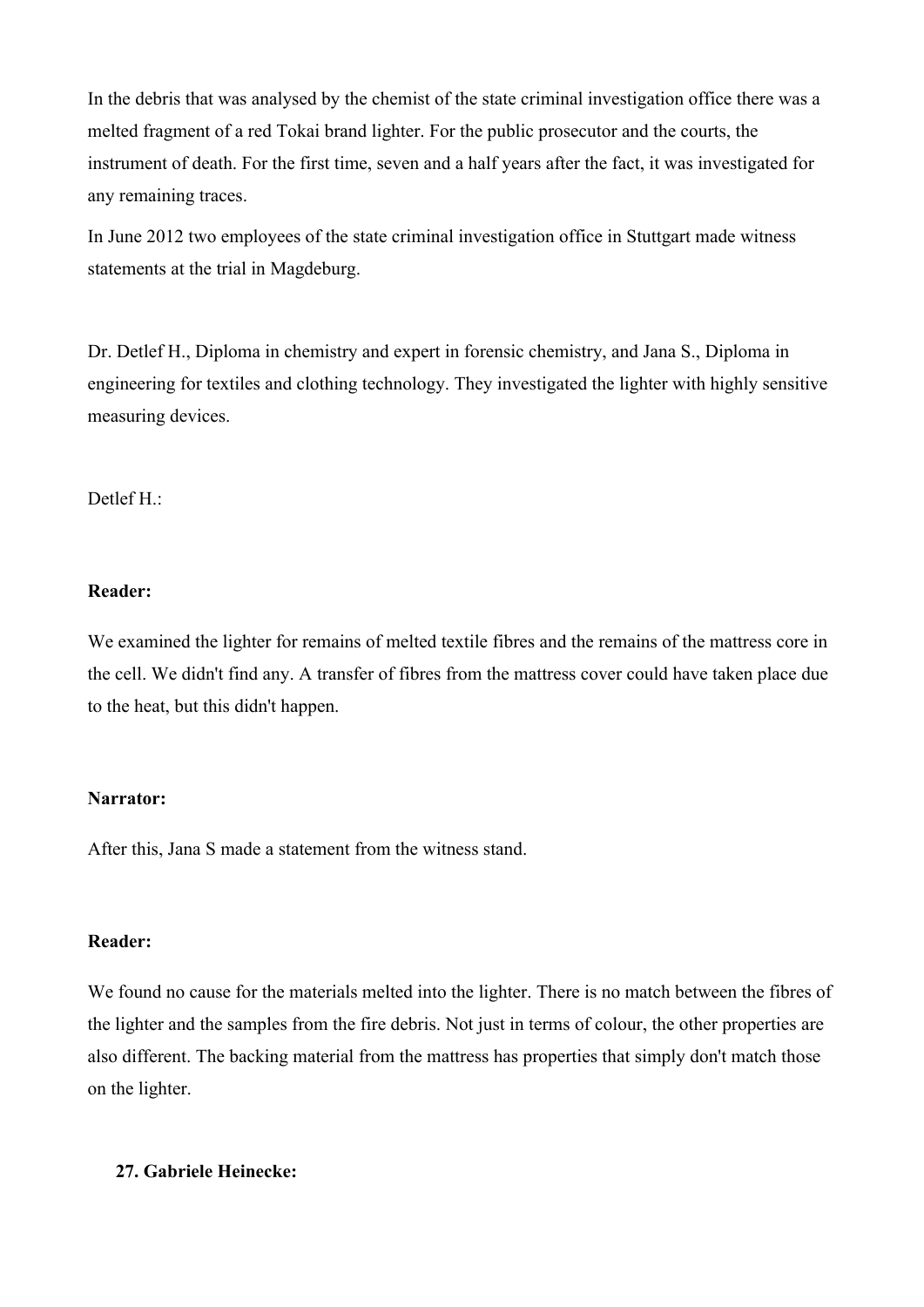That means that at the time the lighter melted and these plastic fibres melted in, the lighter was somewhere else than in the cell. It wasn't on the body or clothes of Oury Jalloh. And that is such a clear indication that you can ask yourself why the public prosecuter didn't take that into consideration over 9 years.

#### **Narrator:**

On the seventh of January 2005 no lighter was found on Oury Jalloh's body. And now the discovery of the Stuttgart criminal investigation office that the material traces on the melted lighter from the bag of fire debris are not associated with the fire in cell 5.

What sort of material are the fibres on the lighter? From a police uniform?

Two years after Jana S and Detlef H.'s statements in Magdeburg the public prosecutor let the lighter be investigated once again. In summer 2014 there was a result. It was negative, he wrote to me. No evidence of contact with police uniforms from 2004 and 2005. Nothing more.

I wanted to know exactly, so I called the lawyer. She told me the essential points of the report that the expert from the Stuttgart criminal investigation office had emphasised as "noteworthy": He found completely carbonised and completely intact fibres on the lighter, some of the intact fibres stuck to the charred fragments of fibres. He also found two different long, unburned animal hairs. Origin unknown.

#### **28. Gabriele Heinecke:**

The remains of this lighter didn't come from the cell. It came by other means into the bag of fire debris, there can't be any other conclusion.

#### **Narrator:**

The lighter was in a bag of debris from the cell. Where were the bags between Friday the  $7<sup>th</sup>$  of January and Monday the  $10^{th}$ ? The bags were with the crime scene task force, said Peter K., expert on fires and explosions at the criminal investigation office of Magdeburg on the  $27<sup>th</sup>$  day of proceedings at the state court in Dessau.

The joint plaintiff asked: Were they secure there, or could they be opened and closed again? That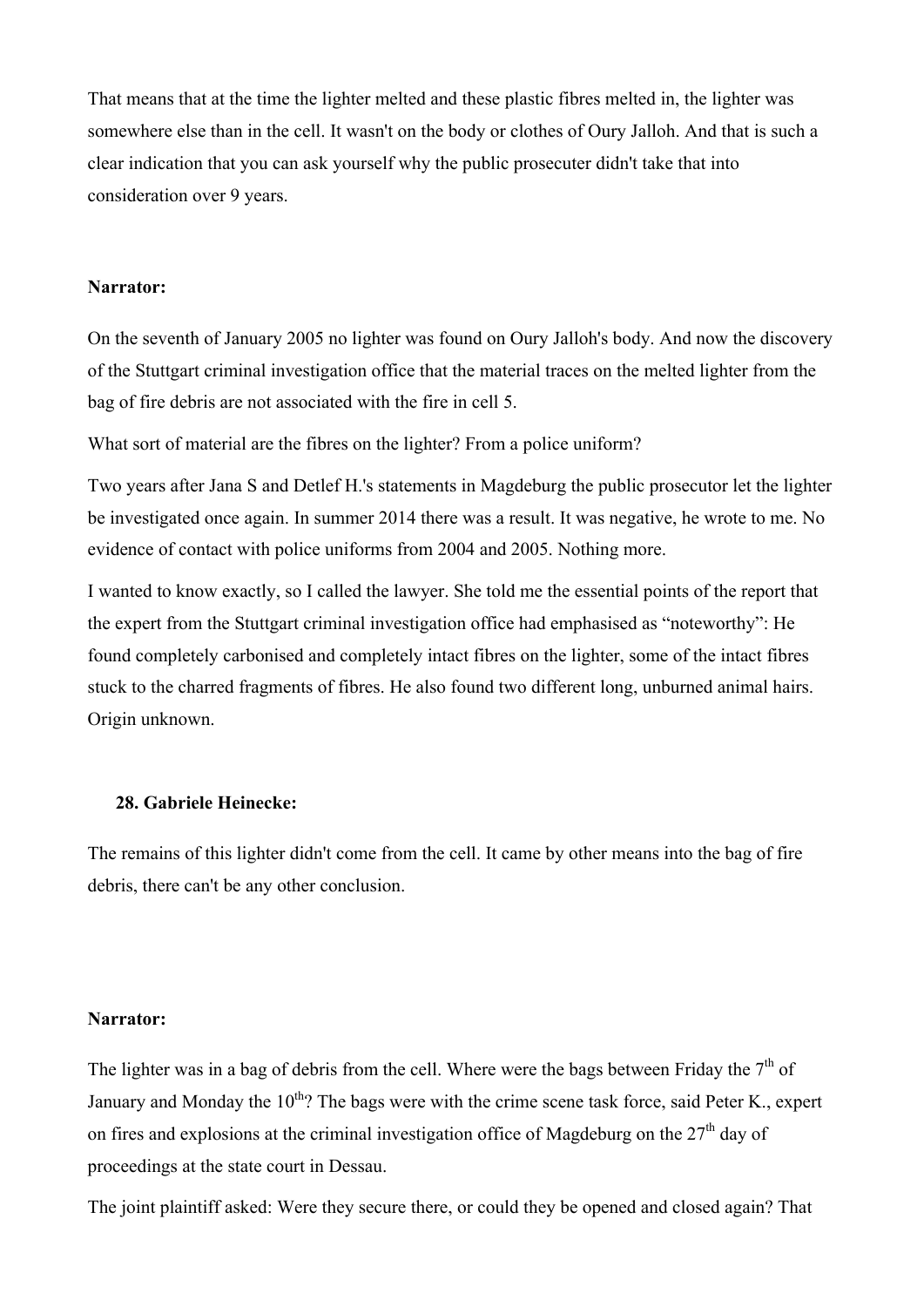was possible, admitted Peter K. To close them again you just needed new tape.

The State Court in Magdeburg, 25.08.2011. Forensic scientist Uwe H. of the crime scene task force is questioned. It is about the fire debris and the lighter. Uwe H. said:

### **Reader:**

As we lifted the corpse we found some material underneath in a good condition. We put it into the bag immediately. We didn't notice that there was a lighter inside. I imagine that it must have stuck to somewhere on the side of the corpse.

### **29. Peter Iten:**

He must document [the scene] photographically, to secured the evidence...

### **Narrator:**

There is no photo, no evidence. Just this theory, that was taken for years to be true.

### **Peter Iten continues:**

… Now we see how important that is, photography, when the corpse is removed. Then you can't propose such theories any more.

#### **Narrator:**

That the forensic work at the scene wasn't documented with pictures is for Dr Peter Iten the most serious error.

#### **30. Peter Iten:**

And when that is documented photographically, there is no discussion any more and you know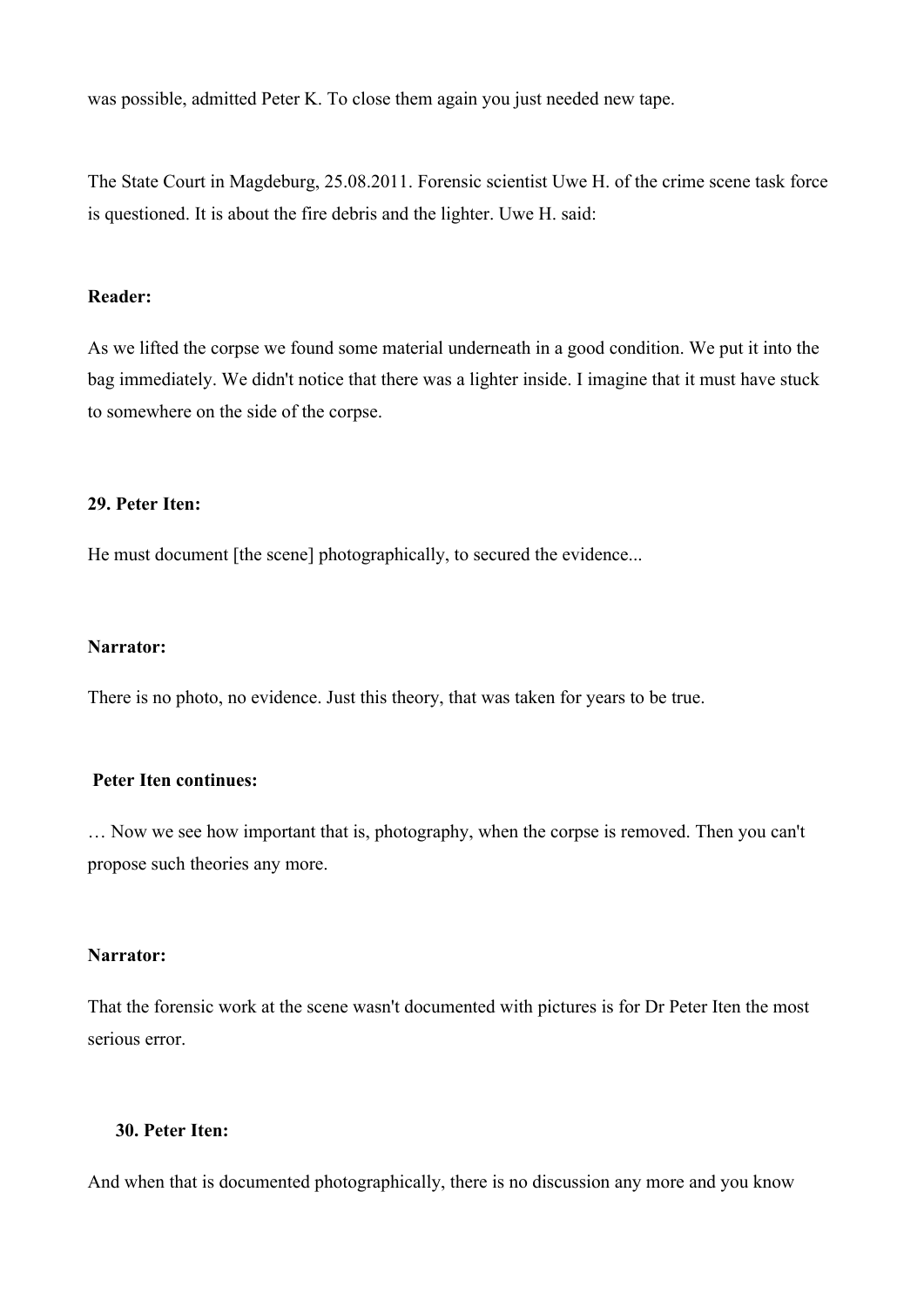what that was or not, and where it was. I'm sorry, but that is the norm. So I don't understand it. I really don't understand it.

#### **31. Michael Tsokos:**

Here we can see the corpse on the autopsy table. We see the typical fencing pose with bends in the elbows, wrists and in the left knee...

#### **Narrator:**

Fencing pose. This happens when, as a result of extreme heat, the limbs' musculature pulls together and shortens.

### **OT Tsokos continues**

… We can see a widespread black charring of the entire surface of the body. Partly light yellow or red ruptures in the skin that have occurred post-mortem after the cooling of the corpse, and we can see that the tongue's position is altered, sticking out of the mouth, a typical finding in the corpse of somebody who died in a fire. And from the facial morphology we can't conclude anything. The face is blackened and charred. There is no hair left, no eye brows. Here we can see a detail of the left hand. With a metal handcuff around the left wrist. We can see that the tissue of the left hand is completely blackened and charred. We can see that the fingers have been partially lost. That is, the fingers are partially not there.

#### **Narrator:**

Where did this heat come from, that was so hot that it even lead to the loss of fingers? Dublin, Republic of Ireland, May 2013. Five months after the judgement in Magdeburg.

### **32. Eddie Bruce-Jones and Mouctar Bah:**

So Mouctar is trying to open the mattress with fingers, he has been trying for about 20 seconds …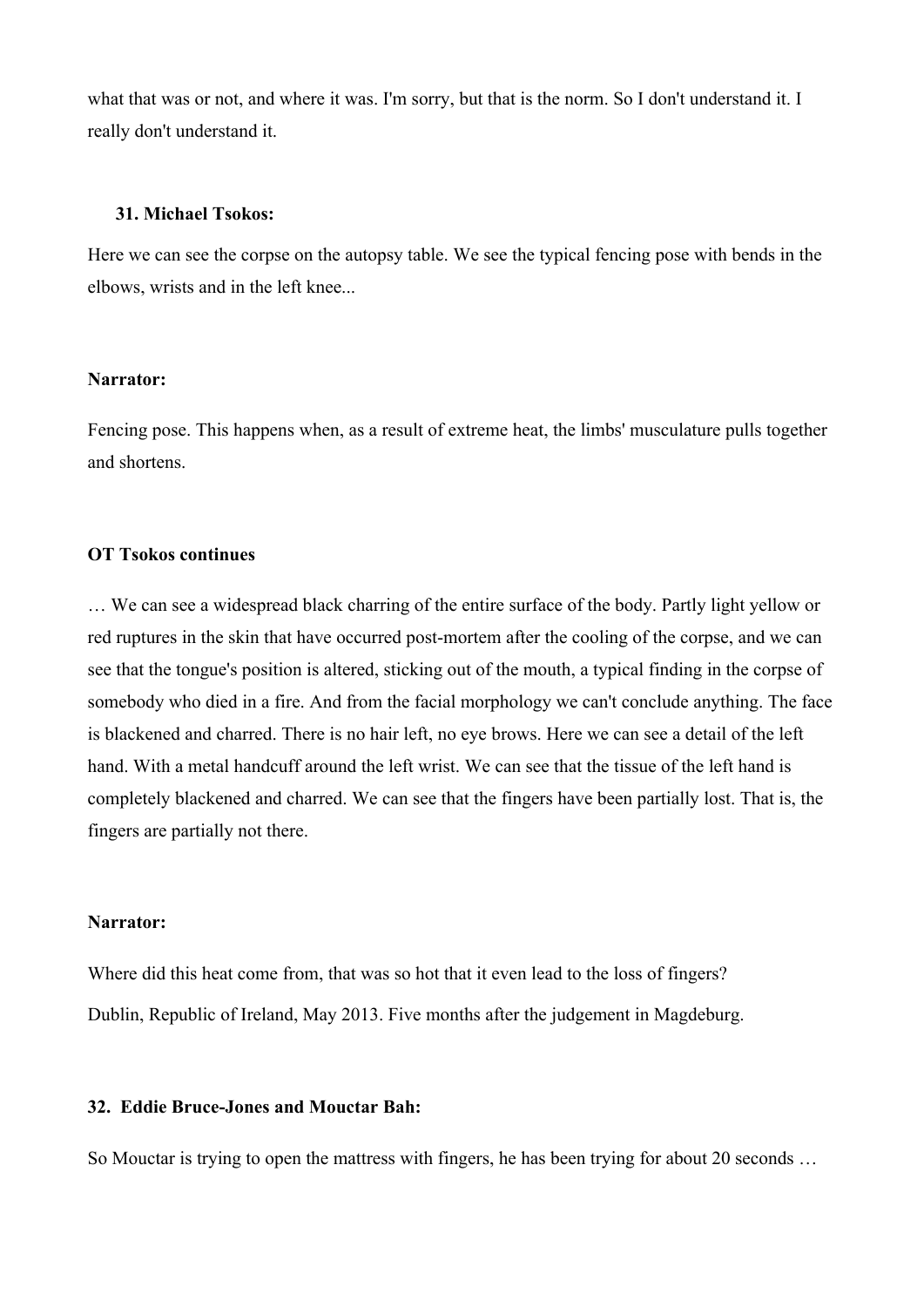### **Narrator:**

The Irish fire safety expert Maksim Smirnou begins his attempts to reconstruct the fire in cell 5 as part of the "Initiative in Memory of Oury Jalloh".

### **Eddie Bruce-Jones:**

... pulling at the seam, trying to get his finger in the seam. He is trying to pull and stretch at the material around the seam. Seam is not opening. (the sound of knocking)

### **Narrator:**

The initiative collected money for months for this purpose. From 450 individual donations they collected 35,000 euros.

### **Eddie Bruce-Jones:**

...pull intensively at very at the knots in the seam. But nothing is happening.

#### **Narrator:**

The courts decided to do without a reconstruction of the fire because they assumed that Oury Jalloh had killed himself. They were content with partial attempts that were quickly broken off, or computer simulations.

### **Eddie Bruce-Jones:**

He is still holding the flame there, now there is a bit of smoke and now it's burned his finger again *(Mouctar groans)*

#### **Narrator:**

The fire experts ordered ten mattresses from Germany, of the same type used in the cells in Dessau. Initially they tried to burn a hole into the flame resistant artificial leather cover. Mouctar Bah, Oury Jalloh's friend, volunteered to be the test subject, although he was neither under the influence of alcohol nor bound as Oury Jalloh was. Next to him sat Eddie Bruce-Jones who recorded the attempt with an mp3 recorder and a stop watch.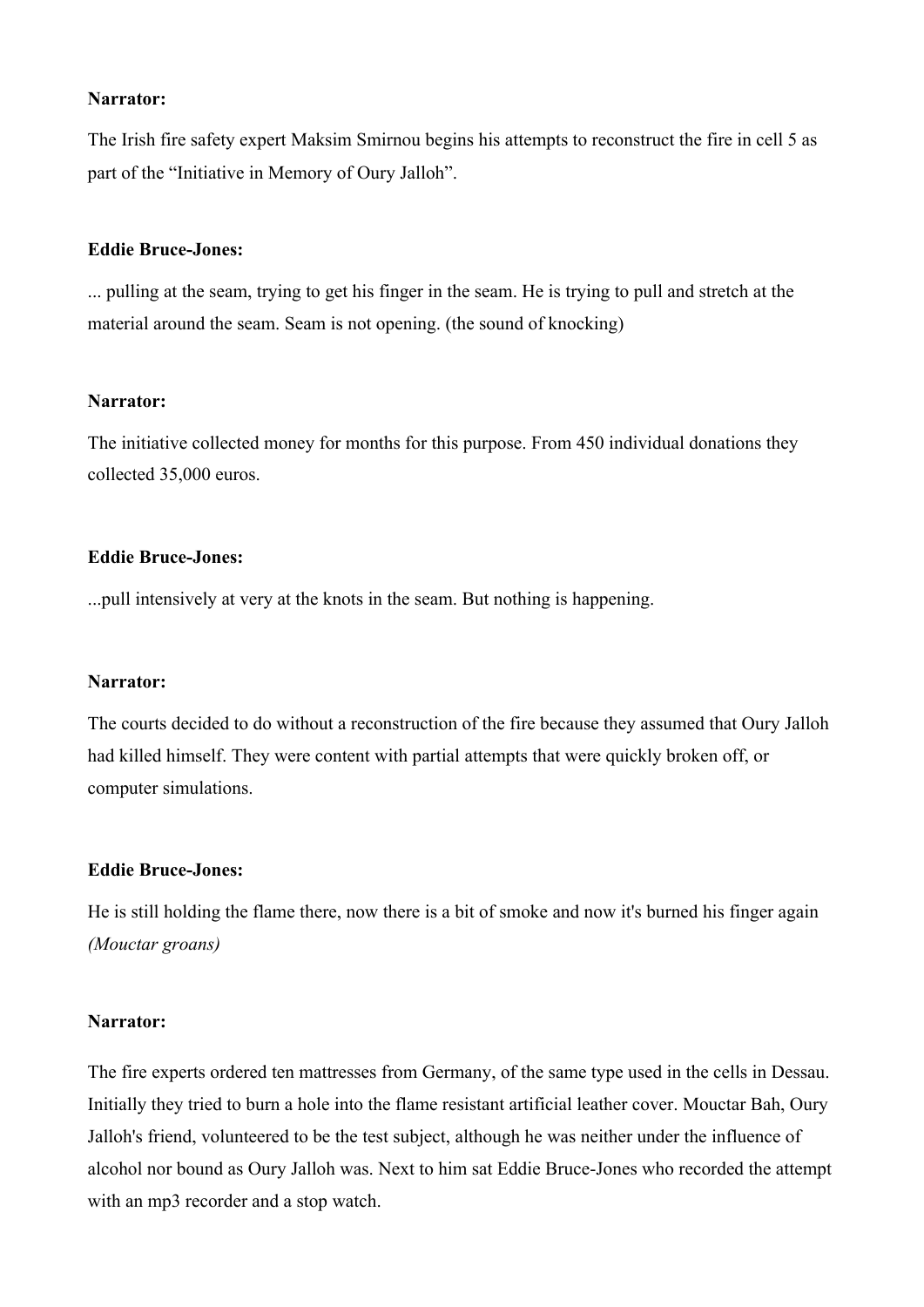### **Eddie Bruce-Jones:**

… not smoking a bit, he has burned his finger again. Now he is trying to pull at the burning leather material. *(groans)*

### **Narrator:**

Eddie Bruce-Jones is a lecturer at the Birkbeck School of Law, college of the University of London. He knows the different investigative systems of Britain and Germany in cases of police brutality. He studied in Berlin and London. If the victim had died in a cell in London, the police wouldn't have been allowed to perform an investigation against themselves. The officers would be checked and supported by the IPCC London, the Independent Police Complaints Commission. The commission was founded in 1999 after the Macpherson Report. In that year, an investigative commission under the leadership of the retired judge Sir William Macpherson revealed racism in the Metropolitan Police.

#### **Eddie Bruce-Jones:**

(Mouctar groans loudly). Yeah, he's burned his fingers. (Mouctar groans with pain) … It's been 15 minutes. …

#### **Narrator:**

Mouctar Bah has held the lighter flame to the mattress cover for 15 minutes. The attempt is painful, he has to repeatedly turn the sparking wheel to produce a flame, his fingers are swollen, his skin has blisters.

### **Eddie Bruce-Jones:**

Now the foam is burning significantly on the side … but it goes out!

#### **Narrator:**

It take a quarter of an hour, only then is there a small hole in the mattress cover.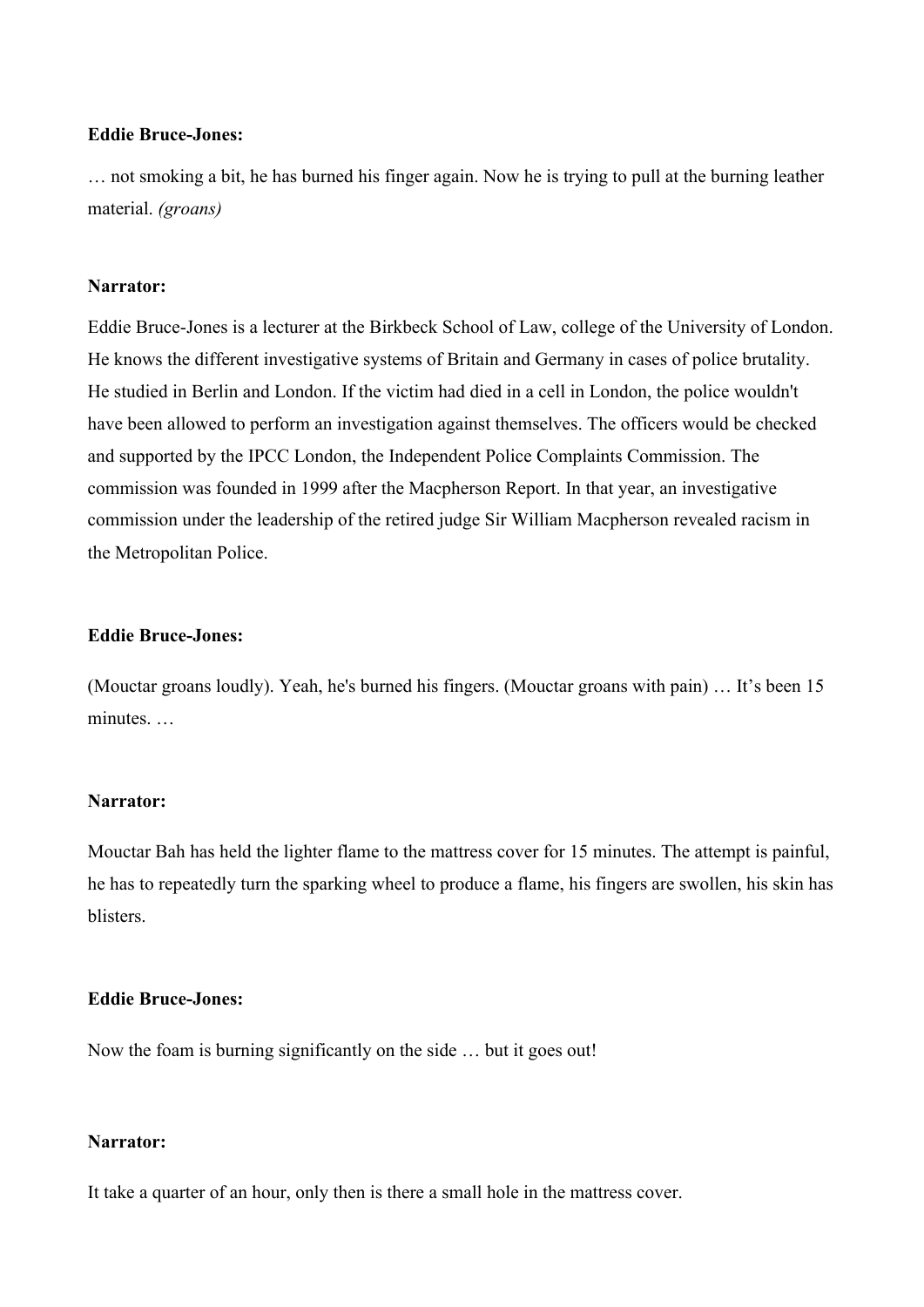### **34. Eddie Bruce-Jones**

Now it's been 16 minutes *(ambience)* … ok, the foam, he lit the foam and it went out again. *(groan).*

### **Narrator:**

The flame goes out again quickly.

### **36. Eddie Bruce-Jones:**

Trying to open the mattress more. He's been able to rip a significant part of the mattress open, about 12cm...

### **Narrator:**

For their next attempt they cut the mattress open with a carpet knife. Nadine Saeed helps the experts.

### **37. Nadine Saeed and Maksim Smirnou, with a lot of ambience:**

Ok, maybe first try the 10cm down there. Maybe first, maybe you first try downstairs and dig another 10 cm and when it's not working than we cut upstairs and we make it bigger and bigger and bigger? You know? Right, ok, no problem. (noise) So, now we are ready to cut extra 10 cm over here and initiate

...(light ripping noises and inaudible voices)

### **Narrator:**

Again and again they make a 26cm long hole in the mattress. They lay a pig, cut and opened up, onto the mattress. Tests with dead pigs are the international standard, because the tissue structure of humans and pigs are 90% genetically identical. To make it more comparable the pig is wearing Jeans and a T-shirt. Then the foam core is set alight.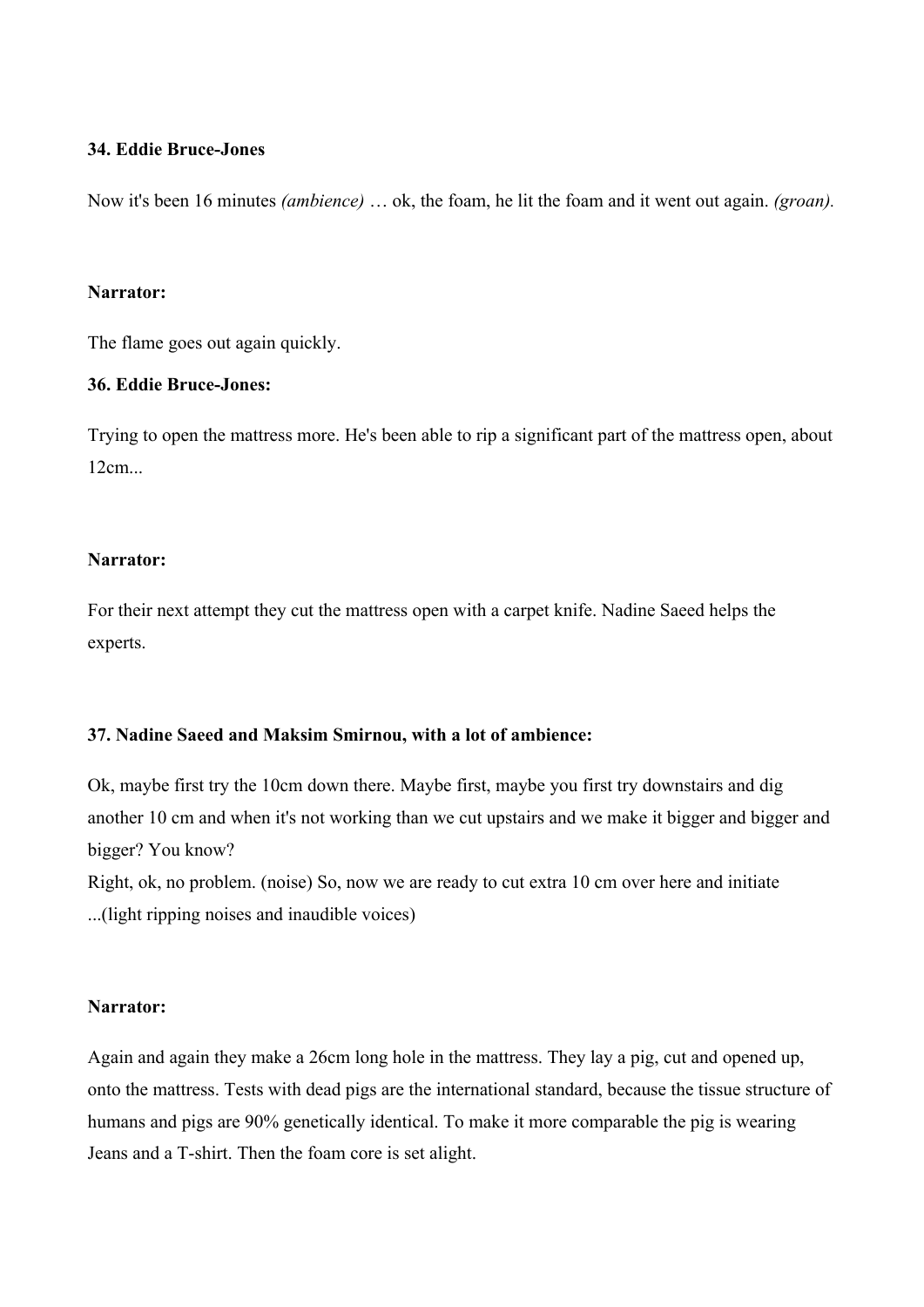### **38. Nadine Saeed and Mouctar Bah:**

So they say that the important thing is, or what is very important, or what they found out, is that the fire stops where the body is lying. It doesn't matter where the body is lying, the fire stops. Because it is pressing on the mattress, and it can't...

Yes, yes, that's right. You saw it too, as I lay there before. When I moved myself, then it went out. That is the same.

### **39. Press conference, partially as ambience:**

*begins with noises, then Thomas Ndindah greets the media representatives on behalf of the Initiative in memory of Oury Jalloh.* 

### **40. With Ambience:**

We will be showing the documentary about the fire expert now and ask that the lights be turned off.

#### **Narrator:**

Berlin, the  $12<sup>th</sup>$  of November 2013. A press conference by the "Initiative in memory of Oury Jalloh" with the fire report from Maksim Smirnou. He has finished his experiments. Nine mattresses didn't burn up. With these results he couldn't understand the fire's development in cell 5. Consequently he opened the cover of the tenth mattress wide and poured petrol on the foam core at first and then the dead pig lying on top. He lit his lighter. In no time it was ablaze. A camera was present at all of the experiments. The initiative showed the video of the last experiment. Black smoke is visible. Cell 5 was also full of smoke at the time.

Senior Prosecutor Folker Bittman from Dessau appears surprised.

#### **41. Ambience**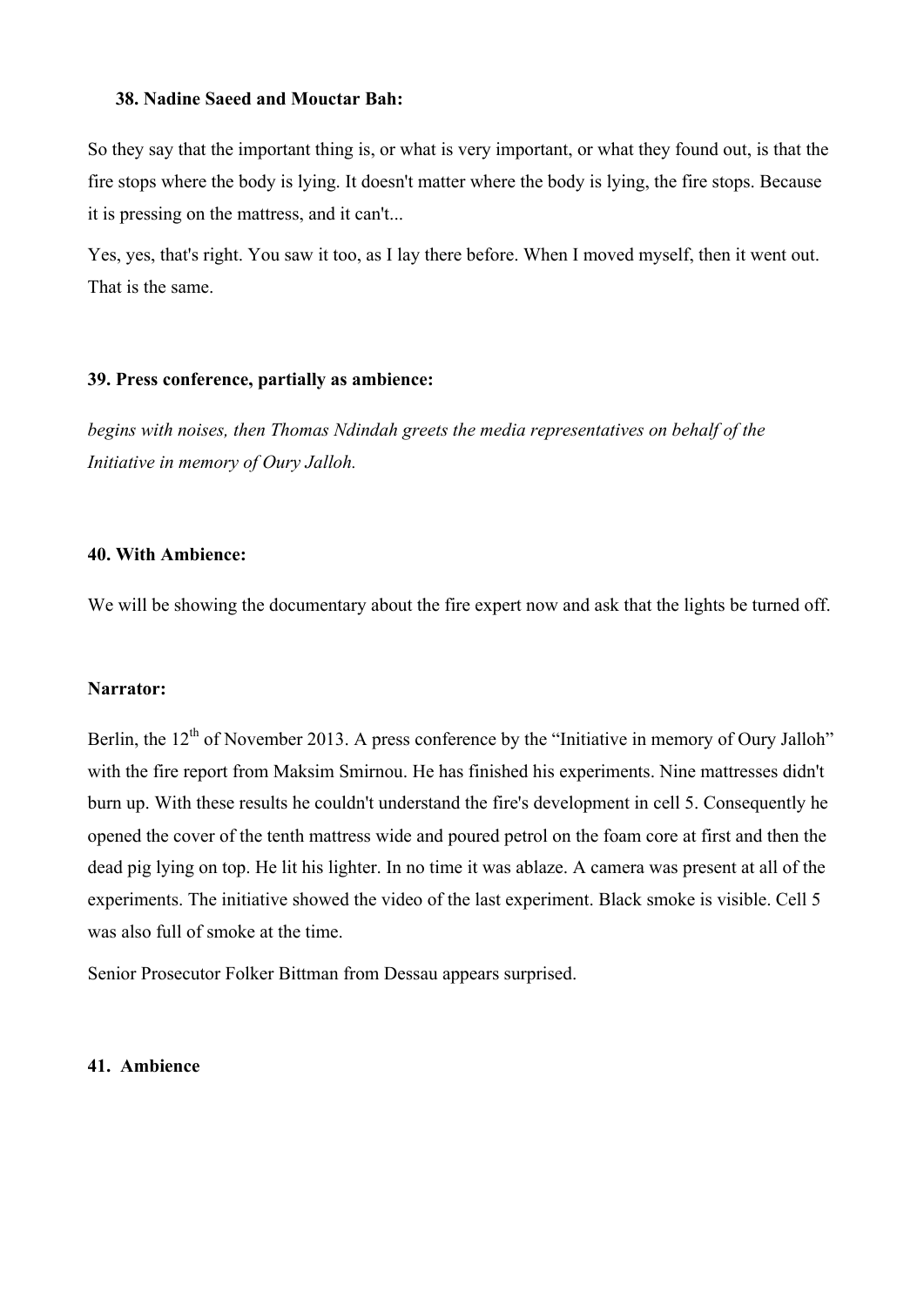### **42. Folker Bittmann:**

For us, for me, in the past, such possible developments as have been presented in the report haven't opened up, so we haven't seen this need for an explanation until now. It's different now.

#### **Narrator:**

After everyone is gone I ask the expert about the specifics of the case.

### **43. Maksim Smirnou:**

That's specially... it's very deep damage to the body.

#### **Narrator:**

The very deep damage to the body of the victim make the case difficult to explain, says the fire expert Maksim Smirnou.

#### **Maksim Smirnou:**

In the literature sometimes it shows a picture of a body damaged with a structure fire and with hand amputation.

### **Narrator:**

In the literature he found comparable pictures of fire victims with amputated fingers, and this is how he got an idea of the form and temperature of the fire.

### **44. Maksim Smirnou:**

I'm always in doubt. Of my own opinion, you know? The best thing is to prove for itself, first, then you prove to convince someone. You know? So, this is the way I am operating normally.

#### **Narrator:**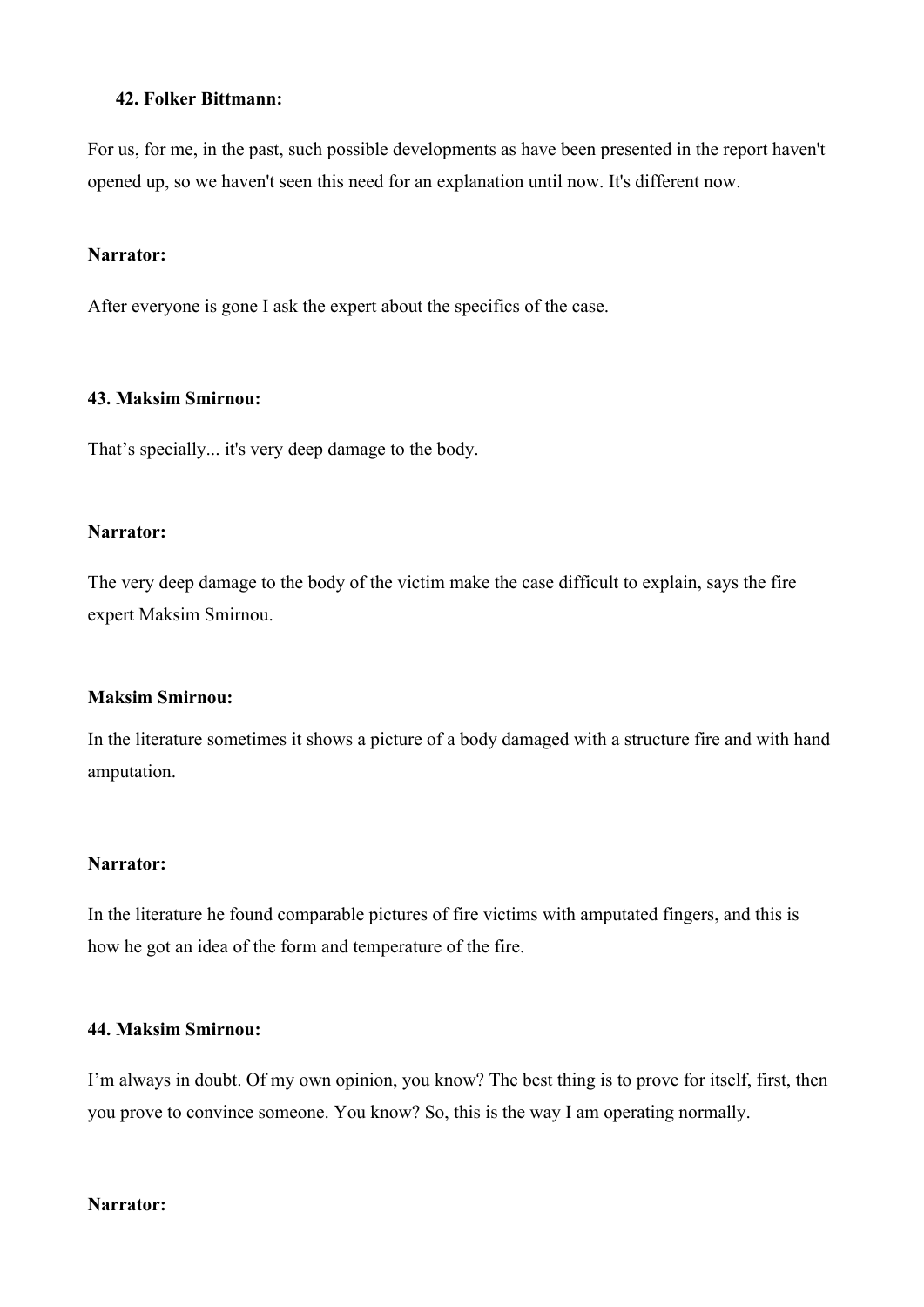He isn't entirely sure what exactly happened. If you want to solve a case, you have to do a lot of experiments. He is always restrained with his conclusions.

On the day after the press conference Philip Oltermann, Germany corespondent of the British Guardian newspaper, is looking for parallels between what became clear in the NSU (National Socialist Underground) case and the case of Oury Jalloh. Quote: "The cover up of the NSU scandal and the superficial investigation into Oury Jalloh's death throws up questions about the behaviour of the German police when members of an ethnic minority become the victims of crime. The parallels are concerning and it would be premature to disregard them as mere coincidence."

Four months later, the 3<sup>rd</sup> of April 2014. The public prosecutor explains now that she wants to follow up on the cause of the fire in a separate investigation into the death. In other words, she was investigating a murder with an unknown murderer.

The first interim results in this investigation were already presented. They were in agreement with the earlier findings of the state criminal investigation office. The solving of other questions "has to be accelerated".

Quote from the press release of 03.04.2014:

### **Reader:**

The fire debris was investigated again intensively for traces of fire accelerant. The chemical experts determined two things:

1. In the case of the use of fire accelerant, traces would be verifiable even after 9 years.

2. No indentifiable traces of fire accelerant were detected.

### **45. Peter Iten:**

That's not correct. I think it is important to explain that. The layman has to know. Not finding any fire accelerant doesn't mean it wasn't used. The laws of logic don't allow you to conclude something from nothing.

### **Narrator:**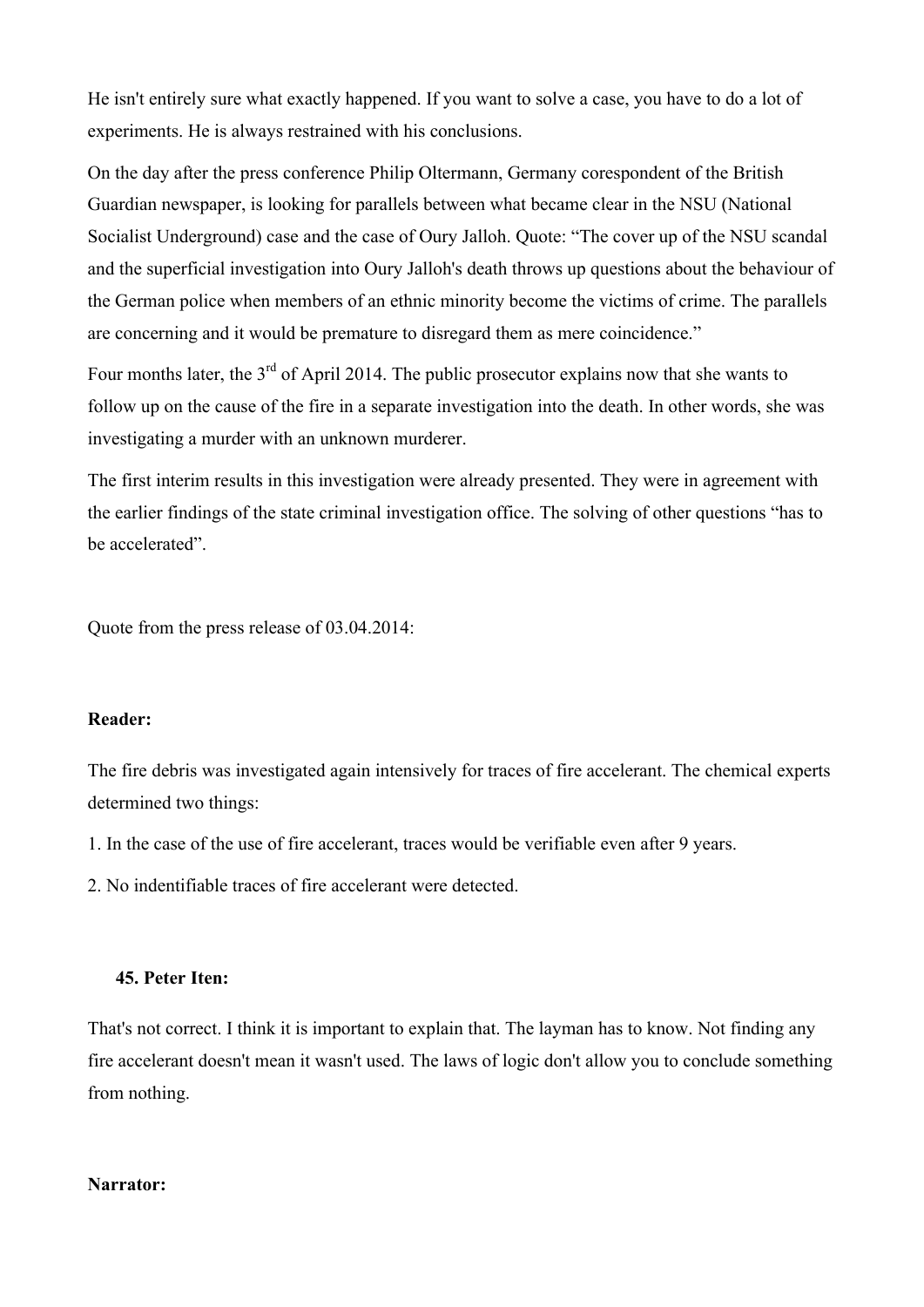And if you do it anyway?

#### **46. Peter Iten:**

Then it is wrong. So, once again, if no fire accelerants were found, that doesn't mean they weren't used. It could have evaporated before. The method could be at fault. The securing of the samples could have been at fault. Both are still possible, either yes or no.

### **Narrator:**

In their search for a source of ignition the men of the crime scene task force rummaged through the fire debris with their hands, according to the report of the leader of the task force Uwe H. on the 25.02.2005.

Was this the incorrect method?

### 47. **Peter Iten:**

Yes, definitely. Look, right there, underneath, there must be a point that is less burned. And at this point it is particularly interesting to look for fire accelerant, because it would have flowed under the person and been protected. Before there was a fire. And it could have remained, down there, in the cooler areas unevaporated for us to find.

### **Narrator:**

The fire debris of this area should have been carefully recorded and retrieved, says Iten. Rummaging through doesn't secure any of the traces.

### **48. Peter Iten:**

The order is wrong. So there are priorities, that are discussed between the specialists, so that the order is correct.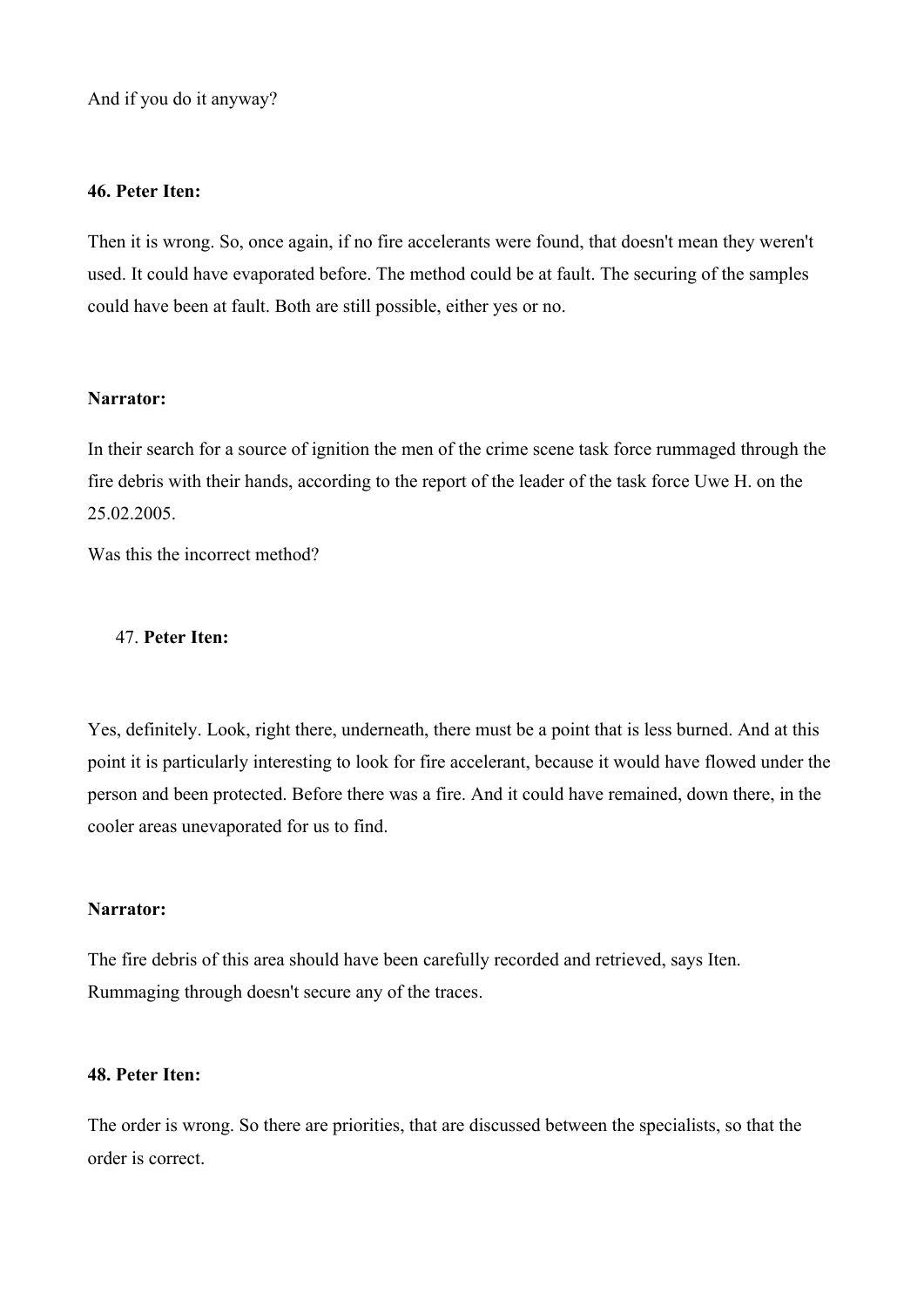#### **Narrator:**

Where would the coolest point have been?

#### **49. Peter Iten:**

Deep inside the mattress, and the points where, in the situation, the deceased could have poured it himself. And for that we have to take into account the binding. If you can find arson materials in a place that the deceased could not have reached, then we have to look for a third person.

#### **Narrator:**

And there is supposed to have been a third person. He allegedly observed the arrival of the firefighters from the window of the control centre. In the judgement from Magdeburg he was described as a "strange man with glasses", his identity was never found out. Was it the same strange man that an officer had seen on the smoky stairway "as a shadow"? He is supposed to have come the opposite way as he went up the stairs.

#### **Music**

Spring 2013. For the first time someone approached me with information about a possible suspect. A retired police officer from Halle. He told me that although he was in his 70s, his passion for solving crimes had stayed with him. A man had contacted him a few months ago who claimed to have clues that could lead to the solving of the case.

He called him "informant", a term he had used as before, when he was in active service.

On a hot day in summer 2013 I met my source somewhere in the surrounding area. After we had discussed the numerous inconsistencies of the case, he pulled an A4 sheet of paper in a plastic sleeve from his bag, a print out of a highly enlarged picture of a man in work clothes. He looked like he worked with animals. A big dog literally hung on him – they obviously seemed to know each other very well.

Was he the alleged arsonist?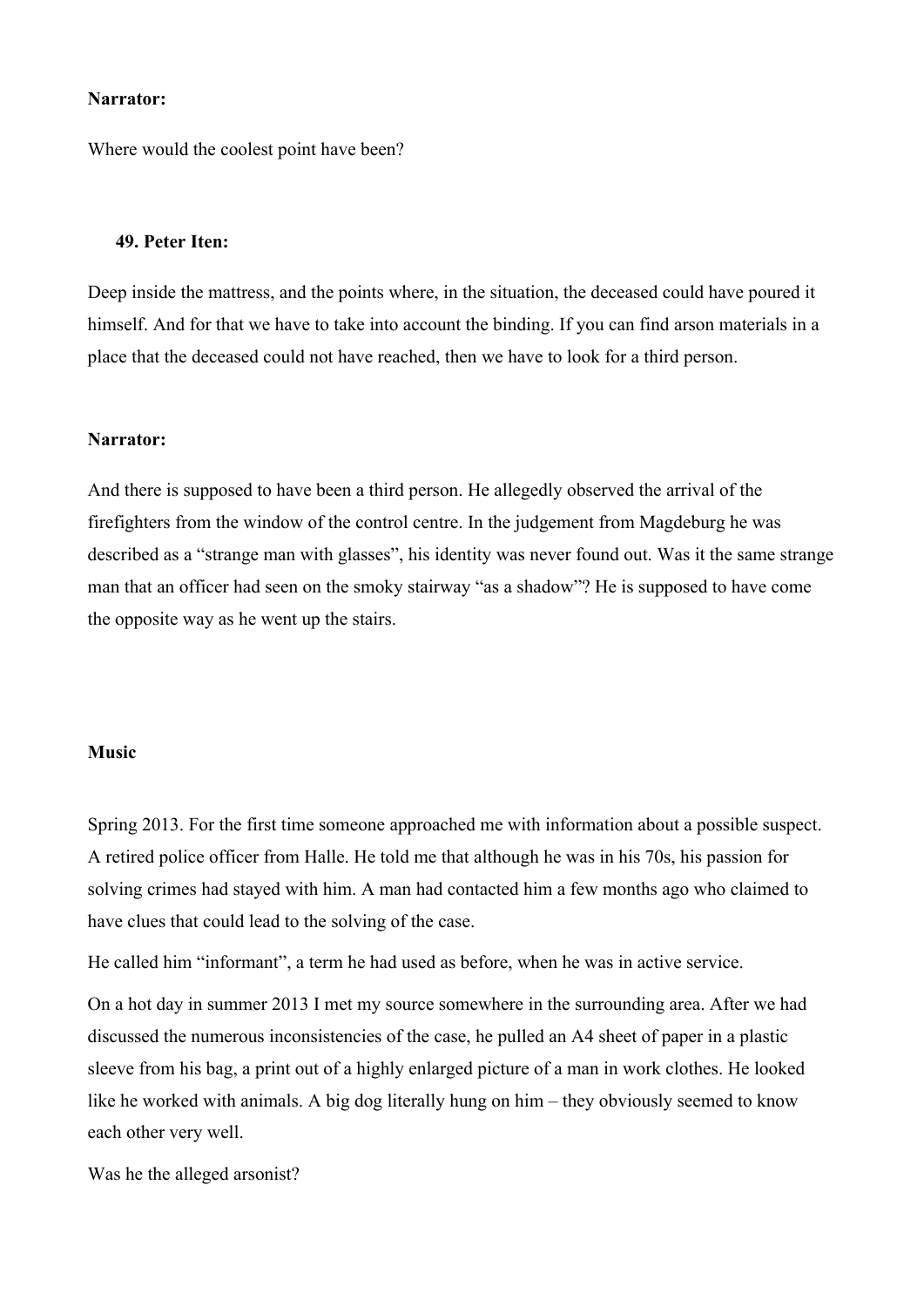I learnt of details of the conversations of my source with his informant.

I heard that someone had wanted to teach Jalloh a lesson, but it had got out of hand.

An explanation for the fresh trace of blood on the table leg in the medical room of the custody unit? Christian G. from the crime scene task force took a sample on the afternoon of the  $7<sup>th</sup>$  of January with cotton swabs and distilled water. Whether it was Jalloh's blood is unknown, because this evidence disappeared.

The possible murderer is alleged to have been informed by someone on the inside, and have sneaked unnoticed into the unit.

The back entrance of the custody unit, the entrance from the car park, was secured with a numerical code. Every police officer knew the code. At the time of the fire there was an unknown person in the building. The judgement described him as the "strange man with glasses".

It was alleged that racism and sexual abuse took place.

In fact, the lower abdomen of Oury Jalloh was especially deeply burnt.

The police witness Beate H. went, at 11:45, down into the custody basement, because she heard the noise of keys from the intercom, fifteen minutes before the fire alarm went off. She told her interrogating officers on the afternoon of the catastrophe that Jalloh's trousers were opened and had been pulled down a lot. His underwear was visible. How was that possible? His hands were bound, stretched out on both sides.

The next day I talk about the story with a lawyer. He tells me to personally inform the federal prosecutor in Karlsruhe, which I also did. The attorney general took my information, but wrote to me later explaining that he wasn't responsible in this case. In Autumn 2013 he gave my story back to Saxony Anhalt. And so it came to Dessau. I learned from the state prosecutor in Dessau that they had questioned the informant, but that his "speculative statements" were circumstantial and unusable for the investigation.

The state prosecutor had only checked the informant, they wanted to know who the man was.

As I met him in the lobby of a hotel in Berlin, he seemed jittery and incredibly nervous.

He talked for almost an hour about things that didn't interest me. I was about to get up and leave when he finally got to the point:

"I'm not saying that he did it. I'm just saying that he is the key. He moves in the right circles." I should do my research, but I should be careful. He said it was dangerous.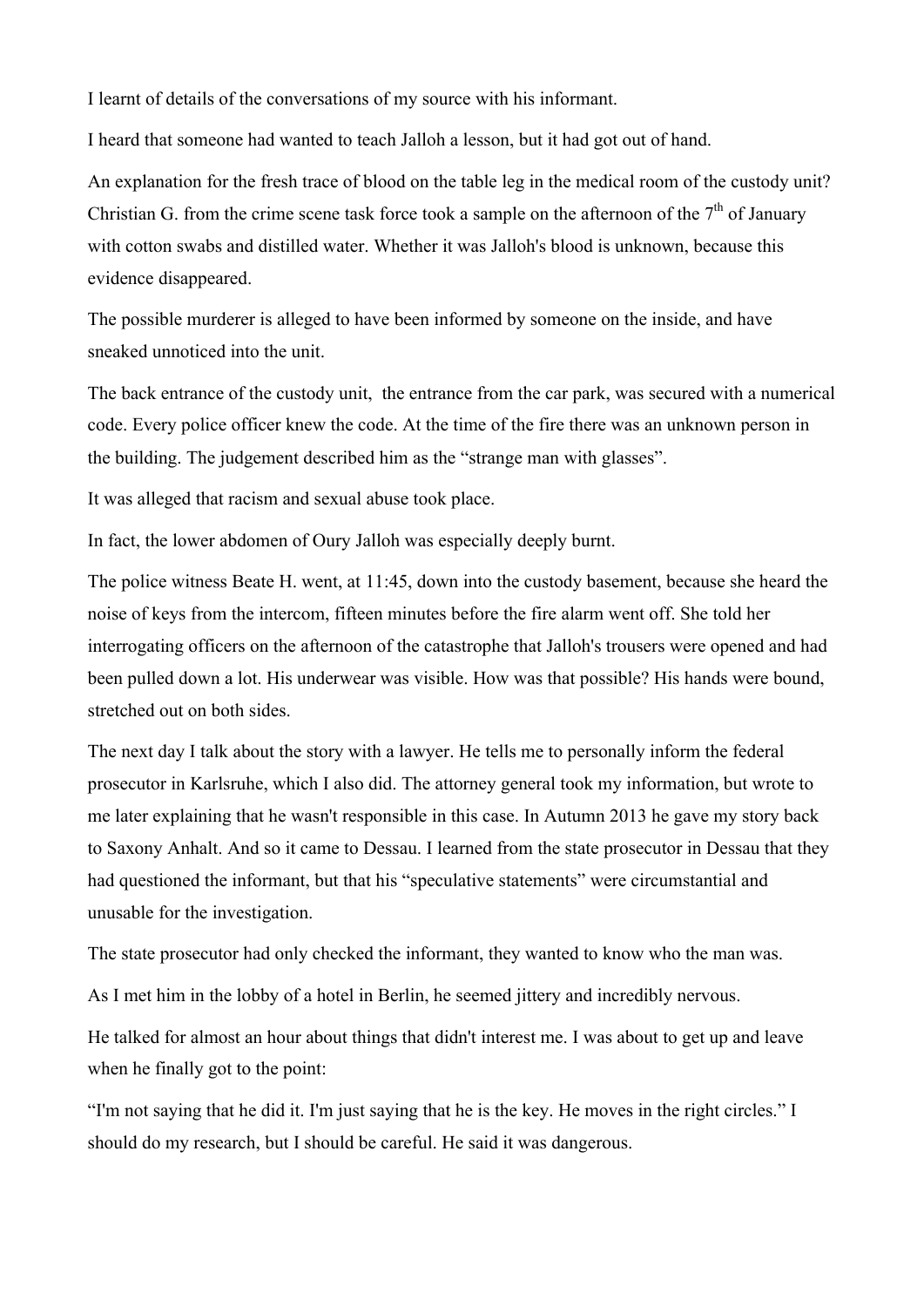### **50. Gabriele Heinecke:**

There has been, mind you, a person recently, also from the justice system, who, as you know, reported a police offence against another police officer. As far as I know, they didn't follow this complaint, but assumed from the beginning that it should be a disciplinary offence to report another officer in this way.

### **Narrator:**

This person called me one evening. An older voice. They had a suspicion who could have organised the fire. A suspicion? Just something they had worked out, not definite, was the answer. It would be about an officer who, during interrogation in court, was supposed to have not given the whole story about his past career.

His training, his career. That should make the public prosecutor prick up his ears, the person said.

How would the public prosecutor deal with the evidence, I wanted to know. I asked in an email. Two days later, the answer. Quote: "regarding your question we should note that evidence relating to the suspect is always taken seriously by the public prosecutor."

#### **Music**

#### 51. **Michael Tsokos:**

So if he has made an attempt to save himself or whether he strained on the shackles, I can't tell that from the evidence.

#### **Narrator:**

It happened so quickly that he couldn't even cry out. That was the reason why no fire accelerant was found in his organs.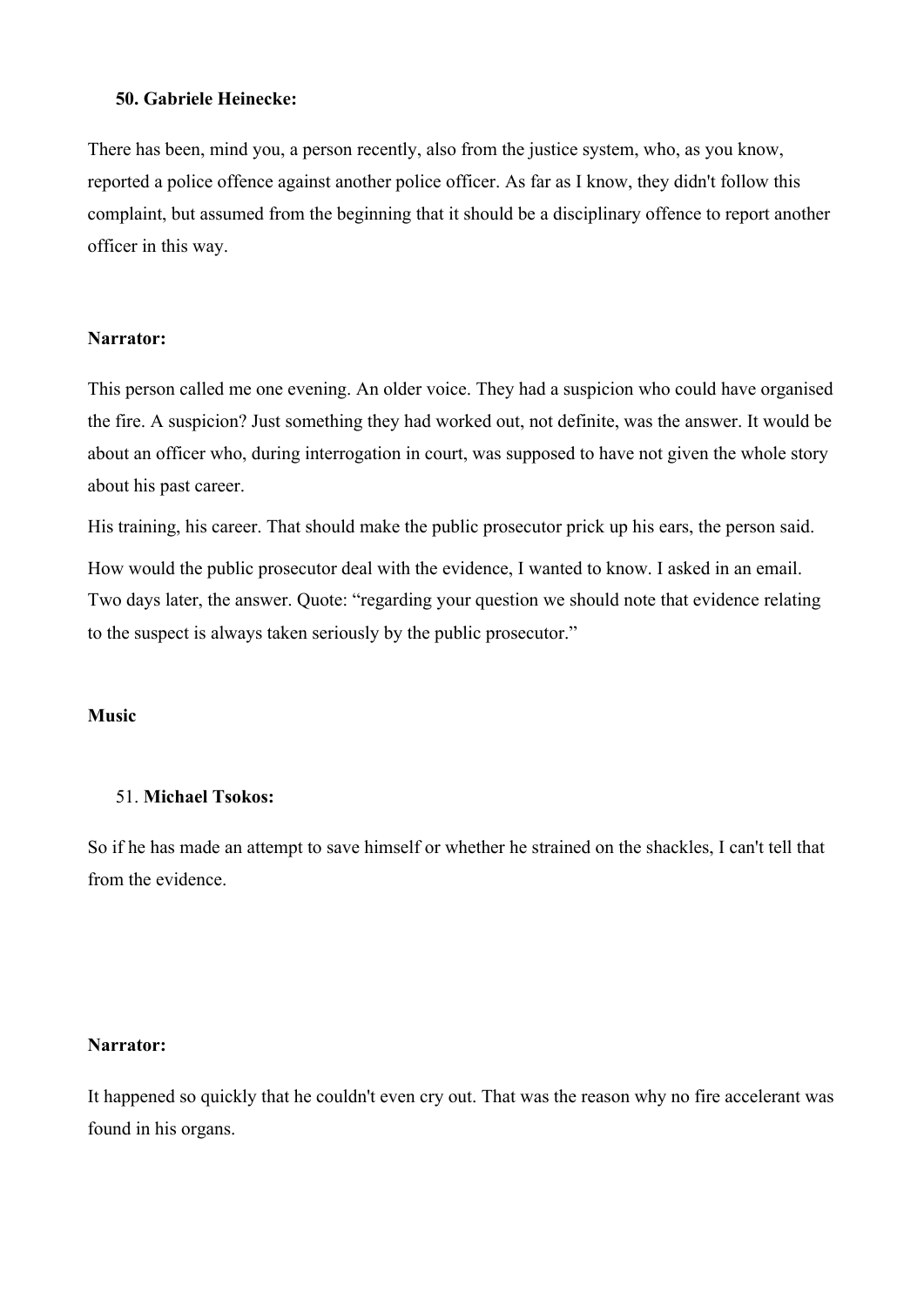### **52. Peter Iten:**

In this fireball, in this huge heat, death usually comes very very quickly. Breathing stops, the musculature cramps. So the time that he survives is very short. That means that naturally no fire accelerant is breathed in.

### **53. Gabriele Heinecke:**

I would hope, that after this long time the guilty conscience of the police officers, who know more than we do, would eventually lead to the truth being told. That at some point what happened on the seventh of January, and was hushed up, and that everyone knew it was hushed up, that that will come out. That everyone who has some sort of honour or humanity in them feels that they don't want to have that with them for the rest of their life. The truth has to come out. And I just hope that happens.

### **Narrator:**

Oury Jalloh's grave doesn't lie in Germany. His parents took him back to them. In April 2005 he was buried in the graveyard of Conarky in Guinea, West Africa.

### **Credits:**

Oury Jalloh The Contradictory Facts of his Death Feature by Margot Overath Speaking: Bärbel Röhl, Joachim Schönfeld, Conny Wolter Executive Producer: Ulf Köhler Sound Editing: Hans-Peter Ruhnert Sound Engineer: André Luer Assistent Director: Ulrike Lykke Langer Director: Nikolai von Koslowski Translation: Benjamin Goodwin Produced by Mitteldeutscher Rundfunk with Norddeutscher Rundfunk and Westdeutscher